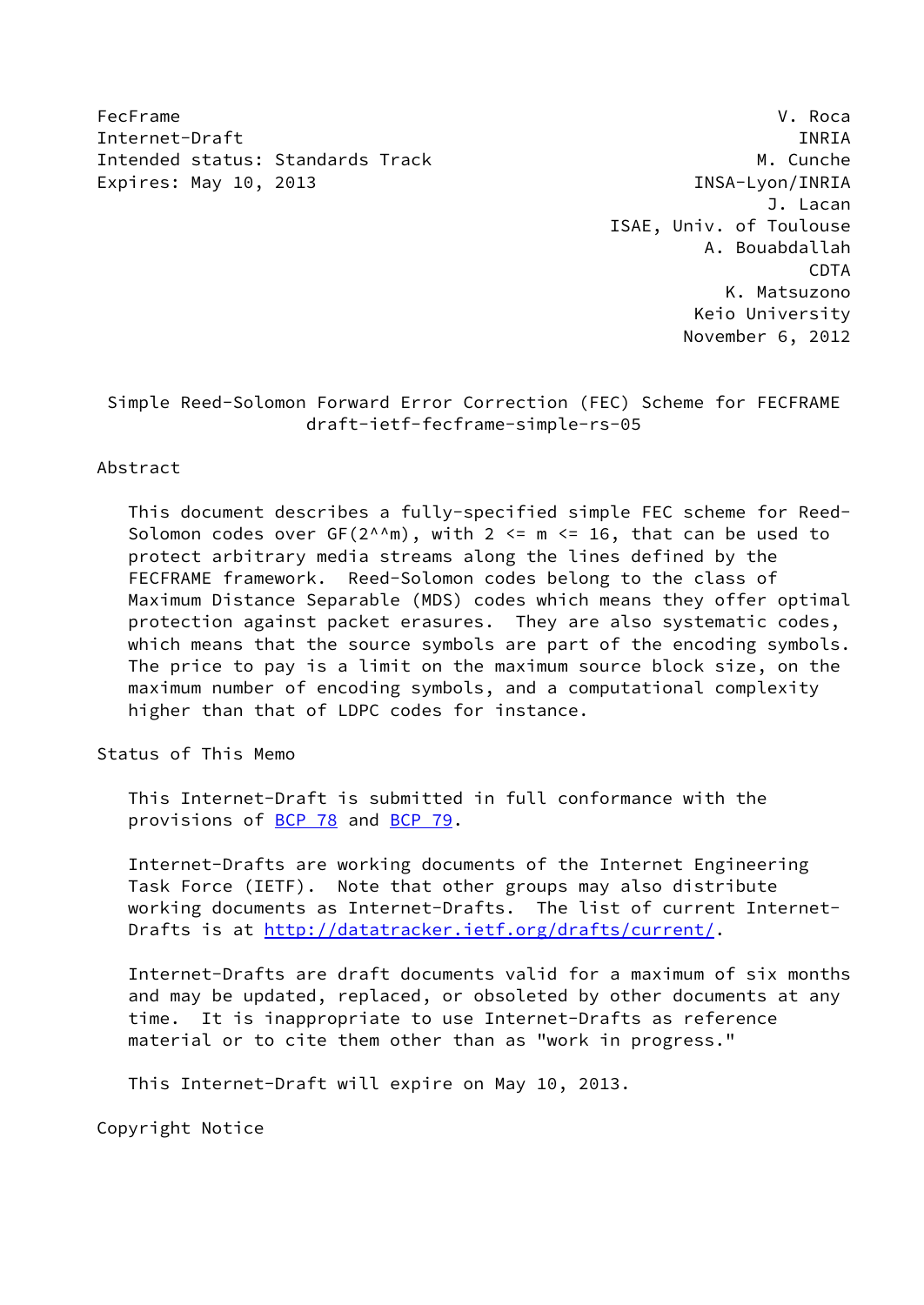Internet-Draft Simple Reed-Solomon FEC Scheme November 2012

 Copyright (c) 2012 IETF Trust and the persons identified as the document authors. All rights reserved.

This document is subject to **[BCP 78](https://datatracker.ietf.org/doc/pdf/bcp78)** and the IETF Trust's Legal Provisions Relating to IETF Documents [\(http://trustee.ietf.org/license-info](http://trustee.ietf.org/license-info)) in effect on the date of publication of this document. Please review these documents carefully, as they describe your rights and restrictions with respect to this document. Code Components extracted from this document must include Simplified BSD License text as described in Section 4.e of the Trust Legal Provisions and are provided without warranty as described in the Simplified BSD License.

Table of Contents

| 1.                                                              |  |  |
|-----------------------------------------------------------------|--|--|
| 2.                                                              |  |  |
| Definitions Notations and Abbreviations $\frac{4}{5}$<br>3.     |  |  |
|                                                                 |  |  |
|                                                                 |  |  |
|                                                                 |  |  |
| 4. Common Procedures Related to the ADU Block and Source        |  |  |
|                                                                 |  |  |
|                                                                 |  |  |
|                                                                 |  |  |
| 4.3. Source Block Creation 9                                    |  |  |
| 5. Simple Reed-Solomon FEC Scheme over GF(2^^m) for Arbitrary   |  |  |
|                                                                 |  |  |
|                                                                 |  |  |
| $5.1.1$ . FEC Framework Configuration Information 11            |  |  |
| $5.1.2$ . Explicit Source FEC Payload ID 13                     |  |  |
| $5.1.3$ . Repair FEC Payload ID 14                              |  |  |
|                                                                 |  |  |
| 5.3. FEC Code Specification 16                                  |  |  |
| 6. Security Considerations 16                                   |  |  |
| $6.1$ . Attacks Against the Data Flow 16                        |  |  |
| $6.1.1$ . Access to Confidential Content 16                     |  |  |
| 6.1.2. Content Corruption 16                                    |  |  |
| 6.2. Attacks Against the FEC Parameters 17                      |  |  |
| 6.3. When Several Source Flows are to be Protected Together 18  |  |  |
| Baseline Secure FEC Framework Operation $\cdots$ 18<br>6.4.     |  |  |
| $\overline{1}$ . Operations and Management Considerations 18    |  |  |
| Operational Recommendations: Finite Field Size $(m)$ 18<br>7.1. |  |  |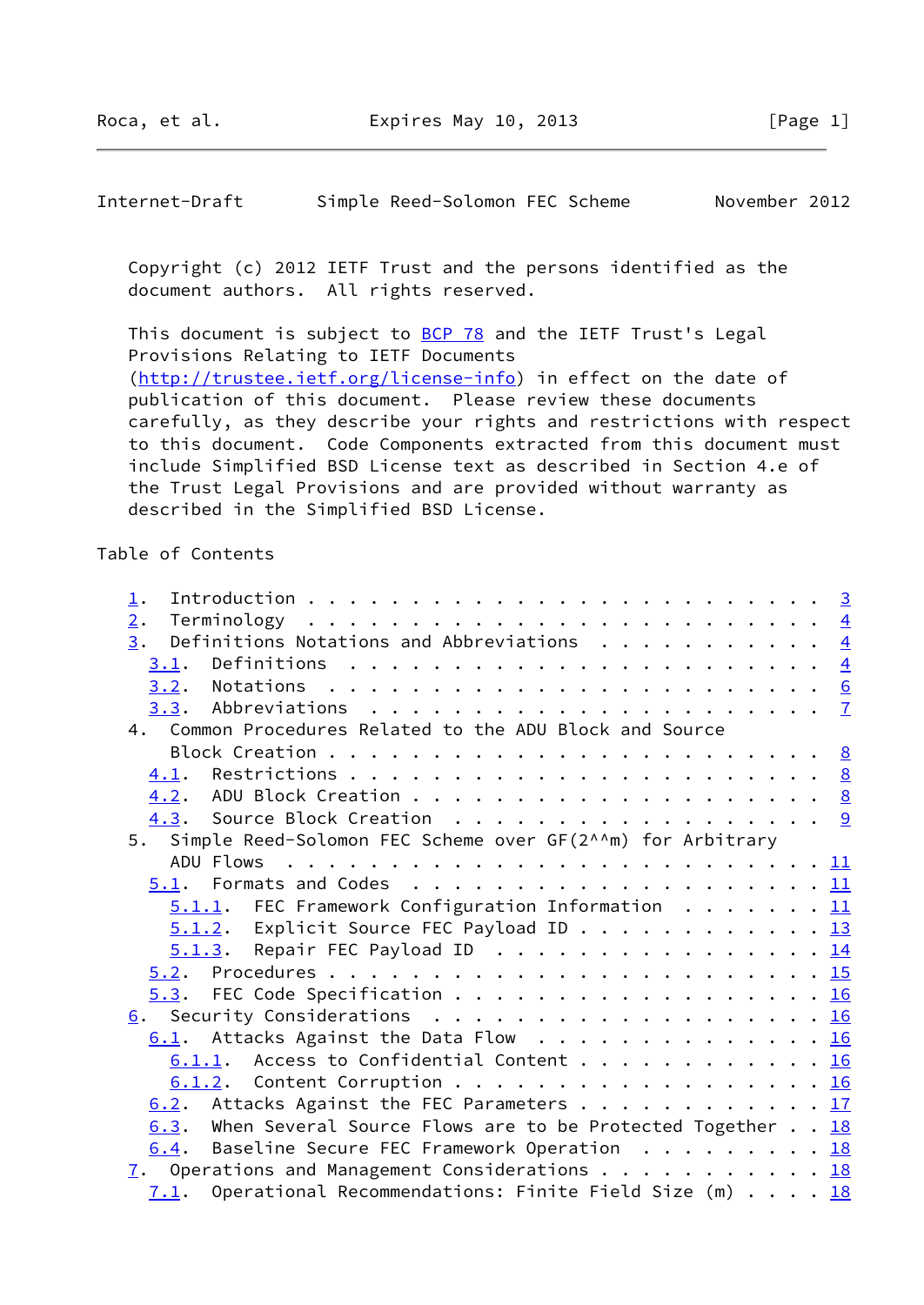| 10.2. Informative References 20 |
|---------------------------------|

| Roca, et al. | Expires May 10, 2013 | [Page 2] |
|--------------|----------------------|----------|
|              |                      |          |

<span id="page-2-1"></span>

| Simple Reed-Solomon FEC Scheme<br>Internet-Draft | November 2012 |
|--------------------------------------------------|---------------|
|--------------------------------------------------|---------------|

#### <span id="page-2-0"></span>[1](#page-2-0). Introduction

 The use of Forward Error Correction (FEC) codes is a classic solution to improve the reliability of unicast, multicast and broadcast Content Delivery Protocols (CDP) and applications. The [\[RFC6363](https://datatracker.ietf.org/doc/pdf/rfc6363)] document describes a generic framework to use FEC schemes with media delivery applications, and for instance with real-time streaming media applications based on the RTP real-time protocol. Similarly the [\[RFC5052](https://datatracker.ietf.org/doc/pdf/rfc5052)] document describes a generic framework to use FEC schemes with objects (e.g., files) delivery applications based on the Asynchronous Layered Coding (ALC) [[RFC5775](https://datatracker.ietf.org/doc/pdf/rfc5775)] and NACK-Oriented Reliable Multicast (NORM) [[RFC5740](https://datatracker.ietf.org/doc/pdf/rfc5740)] reliable multicast transport protocols.

More specifically, the [\[RFC5053](https://datatracker.ietf.org/doc/pdf/rfc5053)] and [\[RFC5170](https://datatracker.ietf.org/doc/pdf/rfc5170)] FEC schemes introduce erasure codes based on sparse parity check matrices for object delivery protocols like ALC and NORM. These codes are efficient in terms of processing but not optimal in terms of erasure recovery capabilities when dealing with "small" objects.

 The Reed-Solomon FEC codes described in this document belong to the class of Maximum Distance Separable (MDS) codes that are optimal in terms of erasure recovery capability. It means that a receiver can recover the k source symbols from any set of exactly k encoding symbols. These codes are also systematic codes, which means that the k source symbols are part of the encoding symbols. However they are limited in terms of maximum source block size and number of encoding symbols. Since the real-time constraints of media delivery applications usually limit the maximum source block size, this is not considered to be a major issue in the context of the FEC Framework for many (but not necessarily all) use-cases. Additionally, if the encoding/decoding complexity is higher with Reed-Solomon codes than it is with [[RFC5053\]](https://datatracker.ietf.org/doc/pdf/rfc5053) or [\[RFC5170](https://datatracker.ietf.org/doc/pdf/rfc5170)] codes, it remains reasonable for most use-cases, even in case of a software codec.

Many applications dealing with reliable content transmission or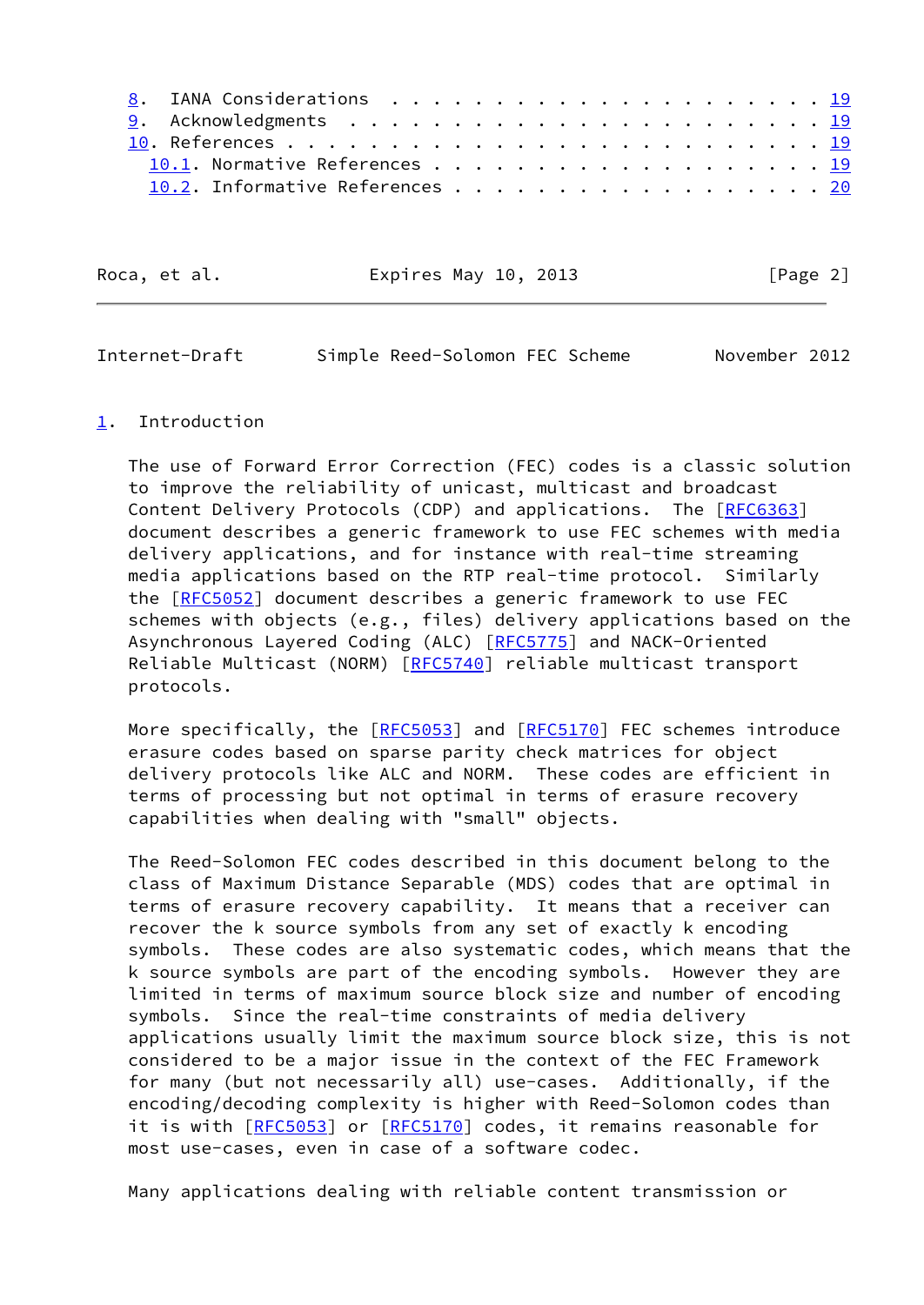content storage already rely on packet-based Reed-Solomon erasure recovery codes. In particular, many of them use the Reed-Solomon codec of Luigi Rizzo [\[RS-codec](#page-21-5)] [\[Rizzo97](#page-21-6)]. The goal of the present document is to specify a simple Reed-Solomon scheme that is compatible with this codec.

 More specifically, the [\[RFC5510](https://datatracker.ietf.org/doc/pdf/rfc5510)] document introduced such Reed- Solomon codes and several associated FEC schemes that are compatible with the [\[RFC5052](https://datatracker.ietf.org/doc/pdf/rfc5052)] framework. The present document inherits from [\[RFC5510\], Section](https://datatracker.ietf.org/doc/pdf/rfc5510#section-8) 8 "Reed-Solomon Codes Specification for the Erasure Channel", the specifications of the core Reed-Solomon codes based on Vandermonde matrices, and specifies a simple FEC scheme that

| Roca, et al. | Expires May 10, 2013 | [Page 3] |
|--------------|----------------------|----------|
|--------------|----------------------|----------|

<span id="page-3-1"></span>Internet-Draft Simple Reed-Solomon FEC Scheme November 2012

is compatible with the FECFRAME framework [[RFC6363](https://datatracker.ietf.org/doc/pdf/rfc6363)]:

 o the Fully-Specified FEC Scheme with FEC Encoding ID XXX that specifies a simple way of using of Reed-Solomon codes over  $GF(2^n)^m$ , with 2 <= m <= 16, with a simple FEC encoding for arbitrary packet flows;

Therefore sections  $\frac{4}{5}$ ,  $\frac{6}{9}$  and  $\frac{7}{1}$  of  $[\text{RFC5510}]$ , that define  $[\text{RFC5052}]$  specific Formats and Procedures, are not considered and are replaced by FECFRAME specific Formats and Procedures.

 For instance, with this scheme, a set of Application Data Units (or ADUs) coming from one or several media delivery applications (e.g., a set of RTP packets), are grouped in an ADU block and FEC encoded as a whole. With Reed-Solomon codes over GF(2^^8), there is a strict limit over the number of ADUs that can be protected together, since the number of encoded symbols, n, must be inferior or equal to 255. This constraint is relaxed when using a higher finite field size (m > 8), at the price of an increased computational complexity.

<span id="page-3-0"></span>[2](#page-3-0). Terminology

 The key words "MUST", "MUST NOT", "REQUIRED", "SHALL", "SHALL NOT", "SHOULD", "SHOULD NOT", "RECOMMENDED", "MAY", and "OPTIONAL" in this document are to be interpreted as described in [RFC 2119 \[RFC2119](https://datatracker.ietf.org/doc/pdf/rfc2119)].

- <span id="page-3-2"></span>[3](#page-3-2). Definitions Notations and Abbreviations
- <span id="page-3-3"></span>[3.1](#page-3-3). Definitions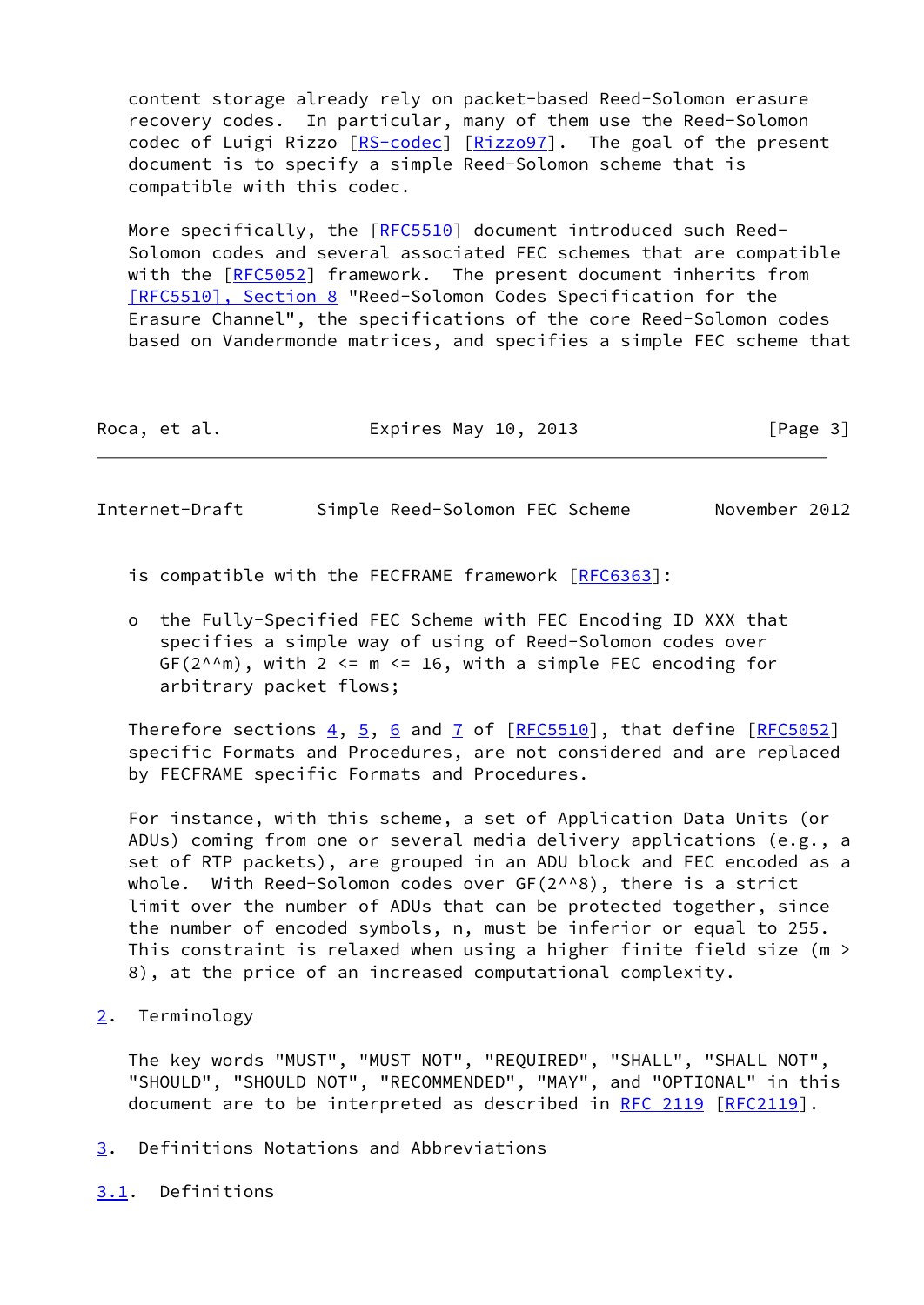This document uses the following terms and definitions. Some of them are FEC scheme specific and are in line with [\[RFC5052](https://datatracker.ietf.org/doc/pdf/rfc5052)]:

- Source symbol: unit of data used during the encoding process. In this specification, there is always one source symbol per ADU.
- Encoding symbol: unit of data generated by the encoding process. With systematic codes, source symbols are part of the encoding symbols.

Repair symbol: encoding symbol that is not a source symbol.

 Code rate: the k/n ratio, i.e., the ratio between the number of source symbols and the number of encoding symbols. By definition, the code rate is such that:  $0 <$  code rate  $\leq 1$ . A code rate close to 1 indicates that a small number of repair symbols have been produced during the encoding process.

| Roca, et al. | Expires May 10, 2013 | [Page 4] |
|--------------|----------------------|----------|
|--------------|----------------------|----------|

- Internet-Draft Simple Reed-Solomon FEC Scheme November 2012
	- Systematic code: FEC code in which the source symbols are part of the encoding symbols. The Reed-Solomon codes introduced in this document are systematic.
	- Source block: a block of k source symbols that are considered together for the encoding.
	- Packet Erasure Channel: a communication path where packets are either dropped (e.g., by a congested router, or because the number of transmission errors exceeds the correction capabilities of the physical layer codes) or received. When a packet is received, it is assumed that this packet is not corrupted.

 Some of them are FECFRAME framework specific and are in line with [\[RFC6363](https://datatracker.ietf.org/doc/pdf/rfc6363)]:

- Application Data Unit (ADU): The unit of source data provided as payload to the transport layer. Depending on the use-case, an ADU may use an RTP encapsulation.
- (Source) ADU Flow: A sequence of ADUs associated with a transport layer flow identifier (such as the standard 5-tuple {Source IP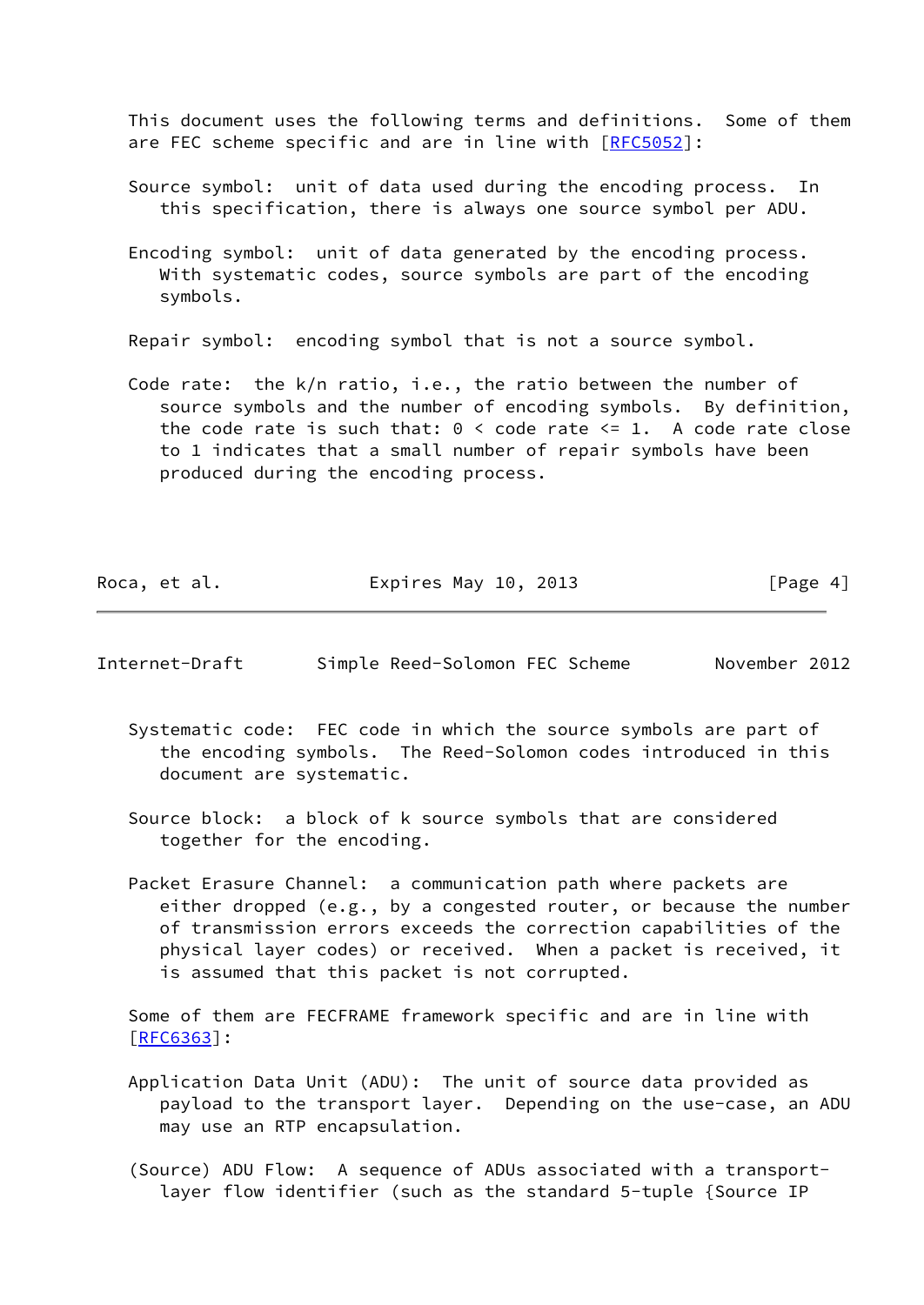address, source port, destination IP address, destination port, transport protocol}). Depending on the use-case, several ADU flows may be protected together by the FECFRAME framework.

- ADU Block: a set of ADUs that are considered together by the FECFRAME instance for the purpose of the FEC scheme. Along with the flow ID (F[]), length (L[]), and padding (Pad[]) fields, they form the set of source symbols over which FEC encoding will be performed.
- ADU Information (ADUI): a unit of data constituted by the ADU and the associated Flow ID, Length and Padding fields [\(Section 4.3](#page-9-0)). This is the unit of data that is used as source symbol.
- FEC Framework Configuration Information (FFCI): Information which controls the operation of the FEC Framework. The FFCI enables the synchronization of the FECFRAME sender and receiver instances.
- FEC Source Packet: At a sender (respectively, at a receiver) a payload submitted to (respectively, received from) the transport protocol containing an ADU along with an Explicit Source FEC Payload ID (that must be present in the FEC scheme defined by the present document, see **Section 5.1.2**).

| Roca, et al. | Expires May 10, 2013 | [Page 5] |
|--------------|----------------------|----------|
|              |                      |          |

<span id="page-5-0"></span>Internet-Draft Simple Reed-Solomon FEC Scheme November 2012

 FEC Repair Packet: At a sender (respectively, at a receiver) a payload submitted to (respectively, received from) the transport protocol containing one repair symbol along with a Repair FEC Payload ID and possibly an RTP header.

 The above terminology is illustrated in Figure 1 (sender's point of view):

 +----------------------+ | Application | +----------------------+ | | (1) Application Data Units (ADUs) | version of the state of the state of the state of the state of the state of the state of the state of the state of the state of the state of the state of the state of the state of the state of the state of the state of the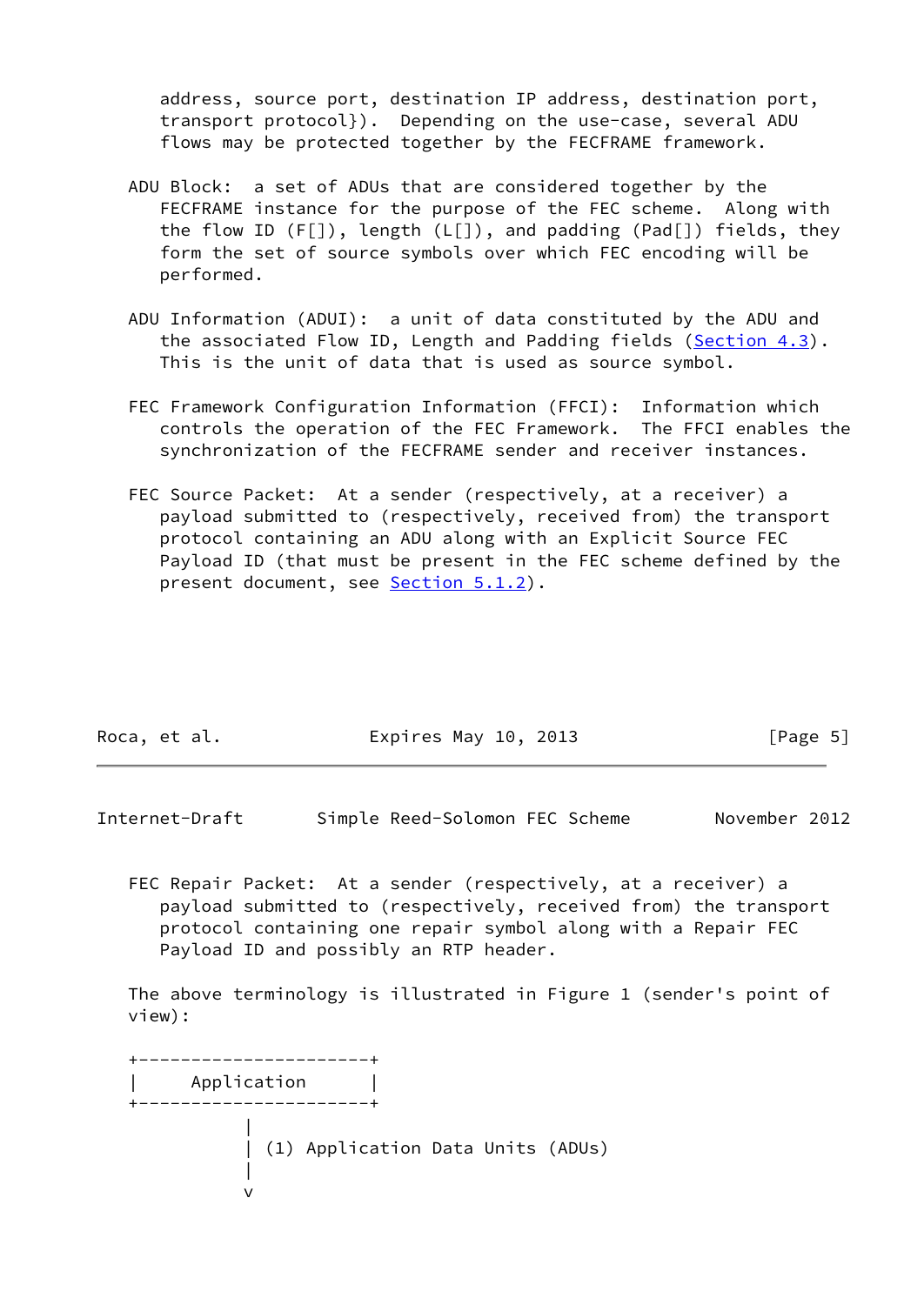

Figure 1: Terminology used in this document (sender).

<span id="page-6-0"></span>[3.2](#page-6-0). Notations

 This document uses the following notations: Some of them are FEC scheme specific:

k denotes the number of source symbols in a source block.

 max\_k denotes the maximum number of source symbols for any source block.

Roca, et al. **Expires May 10, 2013** [Page 6]

<span id="page-6-1"></span>Internet-Draft Simple Reed-Solomon FEC Scheme November 2012

- n denotes the number of encoding symbols generated for a source block.
- E denotes the encoding symbol length in bytes.
- GF(q) denotes a finite field (also known as Galois Field) with q elements. We assume that  $q = 2^{\wedge n}$  in this document.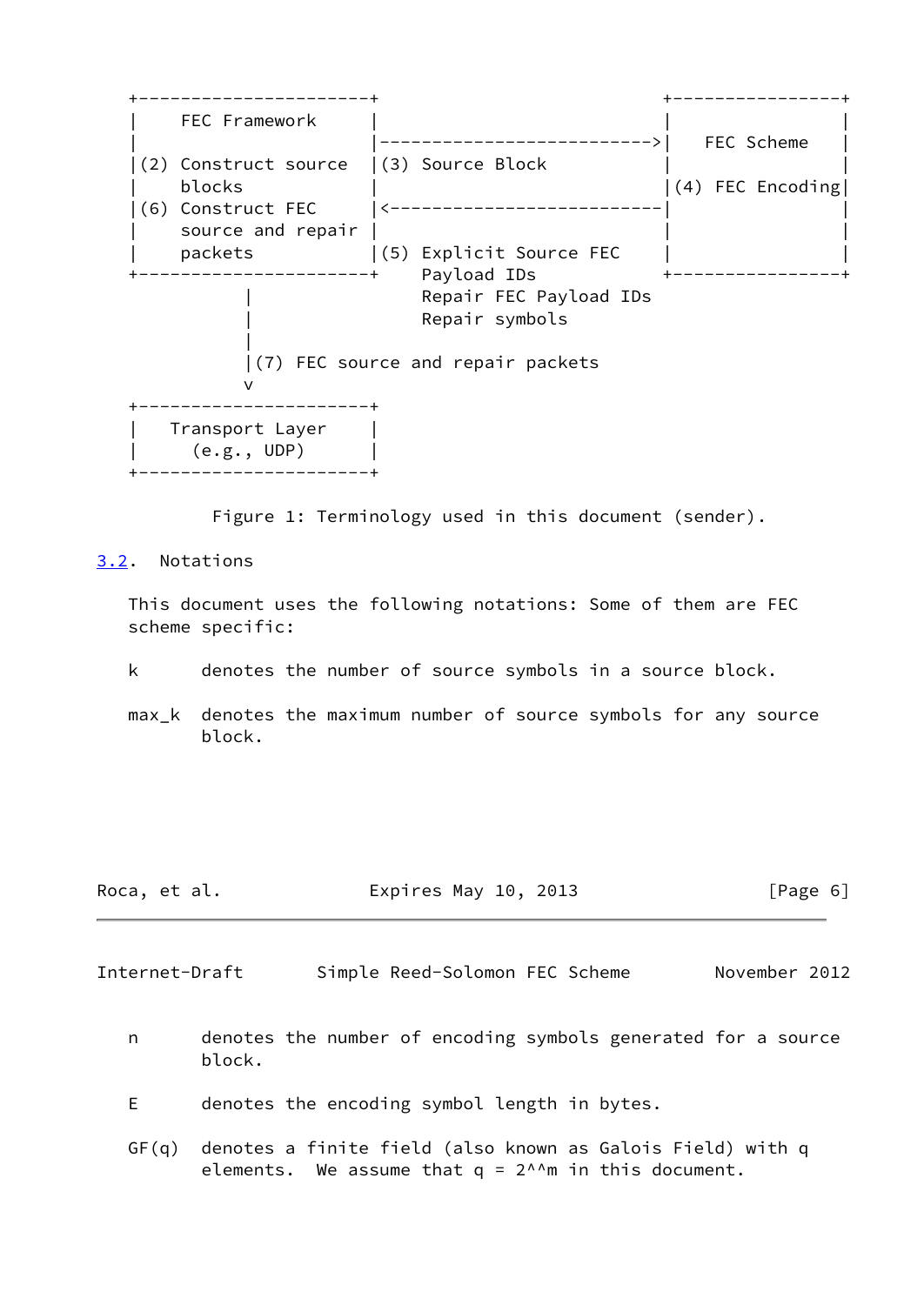- m defines the length of the elements in the finite field, in bits. In this document, m is such that  $2 \le m \le 16$ .
- q defines the number of elements in the finite field. We have:  $q = 2^{\text{A}}m$  in this specification.

CR denotes the "code rate", i.e., the k/n ratio.

a<sup> $A$ </sup>b denotes a raised to the power b.

Some of them are FECFRAME framework specific:

B denotes the number of ADUs per ADU block.

max\_B denotes the maximum number of ADUs for any ADU block.

<span id="page-7-0"></span>[3.3](#page-7-0). Abbreviations

This document uses the following abbreviations:

- ADU stands for Application Data Unit.
- ADUI stands for Application Data Unit Information.
- ESI stands for Encoding Symbol ID.
- FEC stands for Forward Error (or Erasure) Correction code.
- FFCI stands for FEC Framework Configuration Information.
- FSSI stands for FEC Scheme Specific Information.

MDS stands for Maximum Distance Separable code.

SBN stands for Source Block Number.

SDP stands for Session Description Protocol.

| Roca, et al. | Expires May 10, 2013 | [Page 7] |
|--------------|----------------------|----------|
|--------------|----------------------|----------|

<span id="page-7-1"></span>Internet-Draft Simple Reed-Solomon FEC Scheme November 2012

<span id="page-7-2"></span>[4](#page-7-2). Common Procedures Related to the ADU Block and Source Block Creation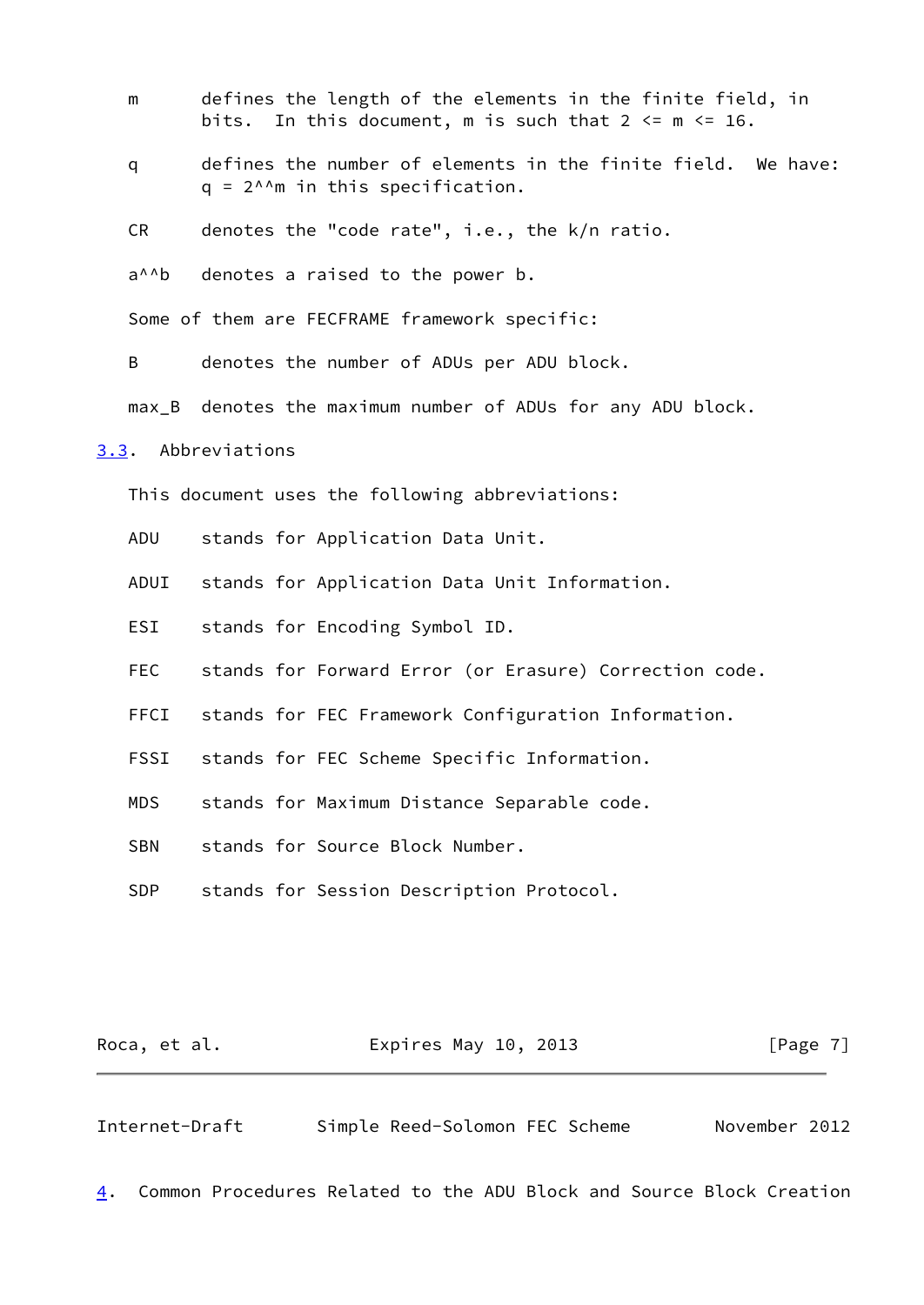This section introduces the procedures that are used during the ADU block and the related source block creation, for the FEC scheme considered.

# <span id="page-8-0"></span>[4.1](#page-8-0). Restrictions

This specification has the following restrictions:

- o there MUST be exactly one source symbol per ADUI, and therefore per ADU;
- o there MUST be exactly one repair symbol per FEC Repair Packet;
- o there MUST be exactly one source block per ADU block;

#### <span id="page-8-1"></span>[4.2](#page-8-1). ADU Block Creation

Two kinds of limitations exist that impact the ADU block creation:

- o at the FEC Scheme level: the finite field size (m parameter) directly impacts the maximum source block size and the maximum number of encoding symbols;
- o at the FECFRAME instance level: the target use-case can have real time constraints that can/will define a maximum ADU block size;

 Note that terminology "maximum source block size" and "maximum ADU block size" depends on the point of view that is adopted (FEC Scheme versus FECFRAME instance). However, in this document, both refer to the same value since [Section 4.1](#page-8-0) requires there is exactly one source symbol per ADU. We now detail each of these aspects.

 The finite field size parameter, m, defines the number of non zero elements in this field which is equal to:  $q - 1 = 2^{\text{A/m}} - 1$ . This  $q -$  1 value is also the theoretical maximum number of encoding symbols that can be produced for a source block. For instance, when m = 8 (default) there is a maximum of  $2^{1/8} - 1 = 255$  encoding symbols. So:  $k$  < n <= 255. Given the target FEC code rate (e.g., provided by the end-user or upper application when starting the FECFRAME framework, and taking into account the known or estimated packet loss rate), the sender calculates:

 $max_k =$  floor((2^^m - 1) \* CR)

 This max\_k value leaves enough room for the sender to produce the desired number of repair symbols. Since there is one source symbol

Roca, et al. **Expires May 10, 2013** [Page 8]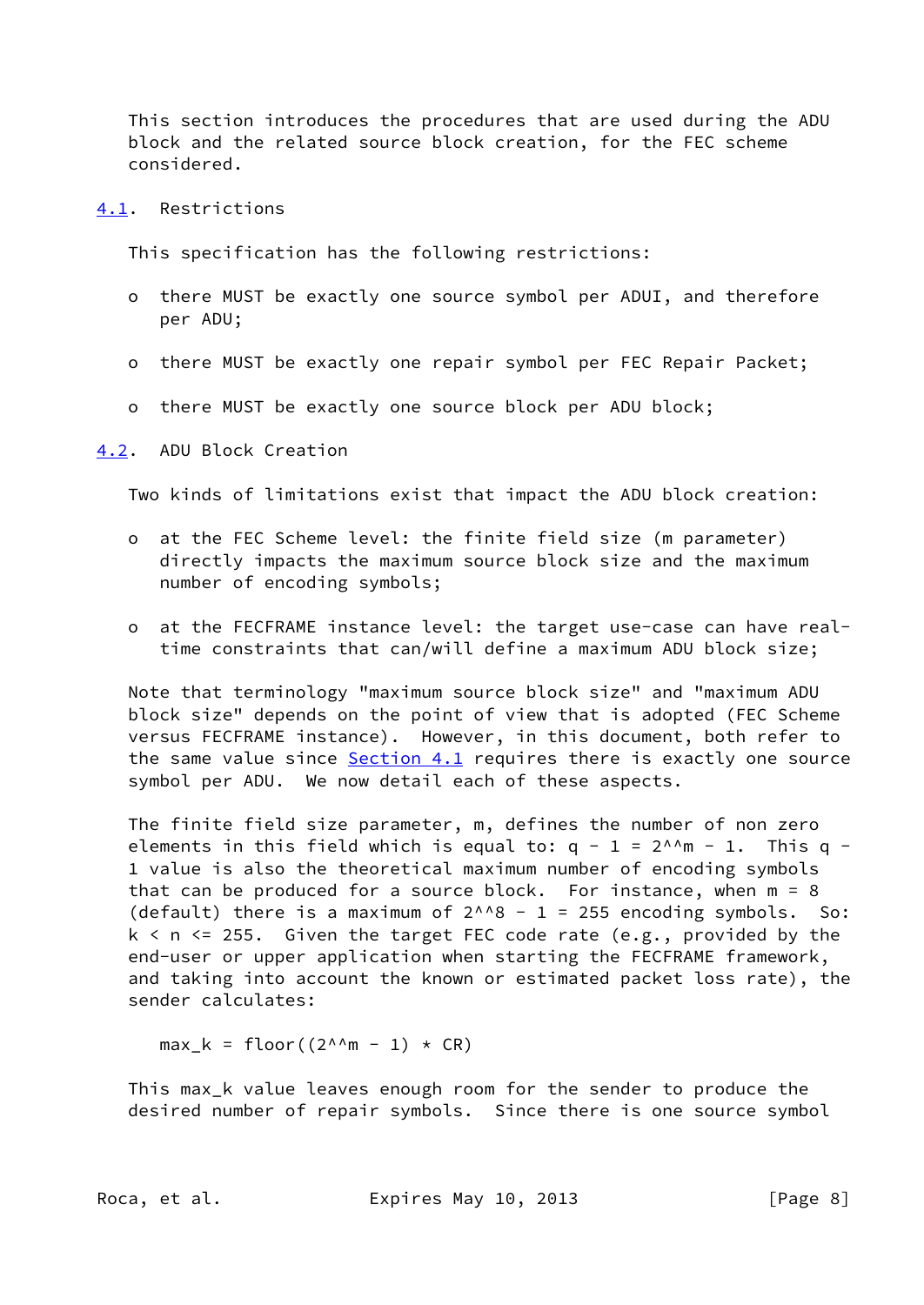<span id="page-9-1"></span> per ADU, max\_k is also an upper bound to the maximum number of ADUs per ADU block.

 The source ADU flows can have real-time constraints. When there are multiple flows, with different real-time constraints, let us consider the most stringent constraints (see [\[RFC6363\], section](https://datatracker.ietf.org/doc/pdf/rfc6363#section-10.2) 10.2, item 6 for recommendations when several flows are globally protected). In that case the maximum number of ADUs of an ADU block must not exceed a certain threshold since it directly impacts the decoding delay. The larger the ADU block size, the longer a decoder may have to wait until it has received a sufficient number of encoding symbols for decoding to succeed, and therefore the larger the decoding delay. When the target use-case is known, these real-time constraints result in an upper bound to the ADU block size, max\_rt.

 For instance, if the use-case specifies a maximum decoding latency, l, and if each source ADU covers a duration d of a continuous media (we assume here the simple case of a constant bit rate ADU flow), then the ADU block size must not exceed:

max  $rt = floor(1 / d)$ 

 After encoding, this block will produce a set of at most n = max\_rt / CR encoding symbols. These n encoding symbols will have to be sent at a rate of  $n / l$  packets per second. For instance, with  $d = 10$  ms,  $l = 1$  s, max\_rt = 100 ADUs.

If we take into account all these constraints, we find:

 $max_B = min(max_k, max_rt)$ 

 This max\_B parameter is an upper bound to the number of ADUs that can constitute an ADU block.

<span id="page-9-0"></span>[4.3](#page-9-0). Source Block Creation

 In its most general form the FECFRAME framework and the Reed-Solomon FEC scheme are meant to protect a set of independent flows. Since the flows have no relationship to one another, the ADU size of each flow can potentially vary significantly. Even in the special case of a single flow, the ADU sizes can largely vary (e.g., the various frames of a "Group of Pictures (GOP) of an H.264 flow will have different sizes). This diversity must be addressed since the Reed- Solomon FEC scheme requires a constant encoding symbol size (E parameter) per source block. Since this specification requires that there is only one source symbol per ADU, E must be large enough to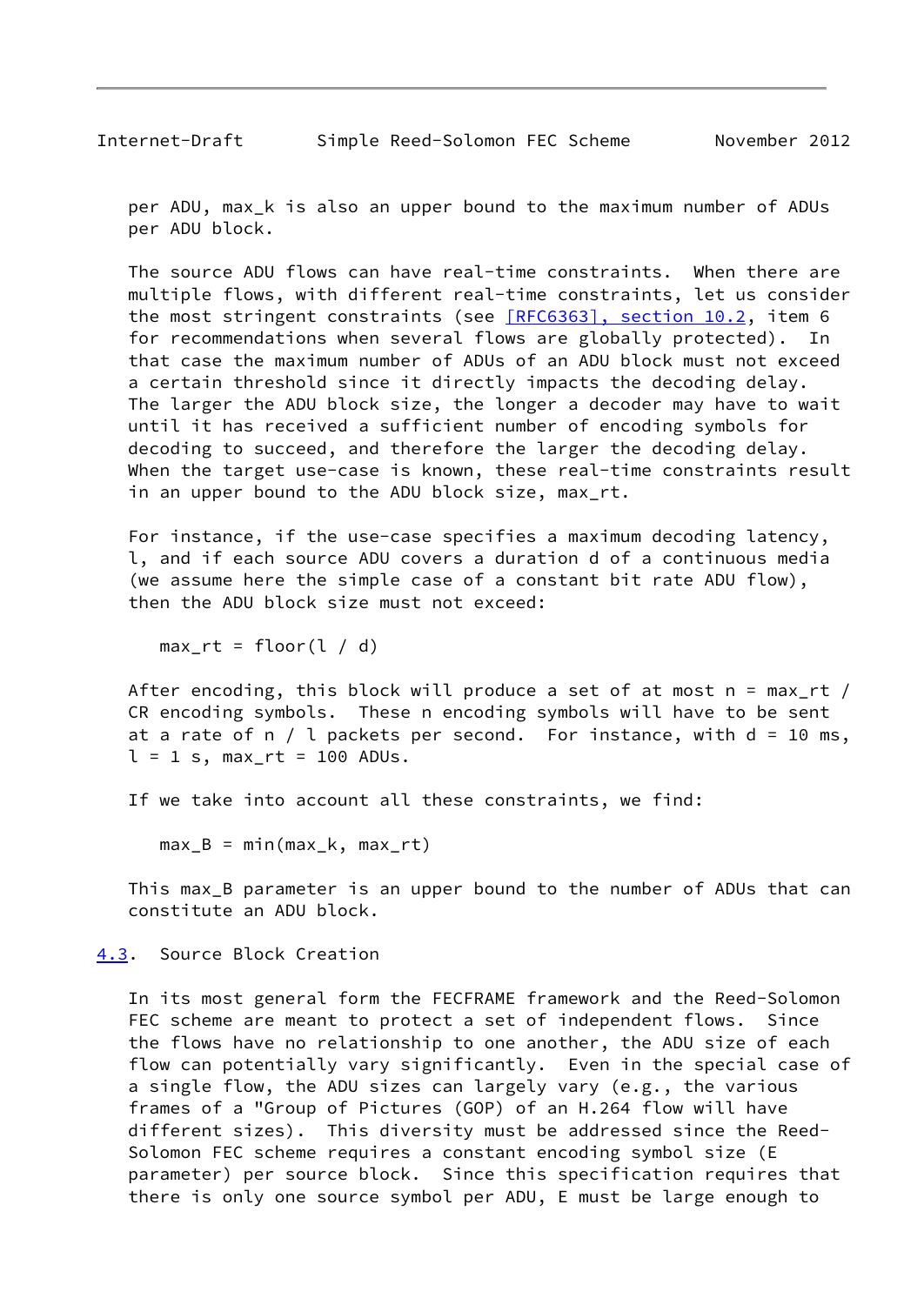contain all the ADUs of an ADU block along with their prepended 3 bytes (see below).

Roca, et al. **Expires May 10, 2013** [Page 9]

Internet-Draft Simple Reed-Solomon FEC Scheme November 2012

 In situations where E is determined per source block (default, specified by the FFCI/FSSI with  $S = 0$ , [Section 5.1.1.2](#page-12-3)), E is equal to the size of the largest ADU of this source block plus three (for the prepended 3 bytes, see below). In this case, upon receiving the first FEC Repair Packet for this source block, since this packet MUST contain a single repair symbol  $(Section 5.1.3)$  $(Section 5.1.3)$ , a receiver determines the E parameter used for this source block.

In situations where E is fixed (specified by the FFCI/FSSI with  $S =$ 1, [Section 5.1.1.2](#page-12-3)), then E must be greater or equal to the size of the largest ADU of this source block plus three (for the prepended 3 bytes, see below). If this is not the case, an error is returned. How to handle this error is use-case specific (e.g., a larger E parameter may be communicated to the receivers in an updated FFCI message, using an appropriate mechanism) and is not considered by this specification.

 The ADU block is always encoded as a single source block. There are a total of B <= max\_B ADUs in this ADU block. For the ADU i, with 0  $\leq$  i  $\leq$  B-1, 3 bytes are prepended (Figure 2):

- o The first byte, F[i] (Flow ID), contains the integer identifier associated to the source ADU flow to which this ADU belongs to. It is assumed that a single byte is sufficient, or said differently, that no more than 256 flows will be protected by a single instance of the FECFRAME framework.
- o The following two bytes, L[i] (Length), contain the length of this ADU, in network byte order (i.e., big endian). This length is for the ADU itself and does not include the F[i], L[i], or Pad[i] fields.

 Then zero padding is added to ADU i (if needed) in field Pad[i], for alignment purposes up to a size of exactly E bytes. The data unit resulting from the ADU i and the F[i], L[i] and Pad[i] fields, is called ADU Information (or ADUI). Each ADUI contributes to exactly one source symbol of the source block.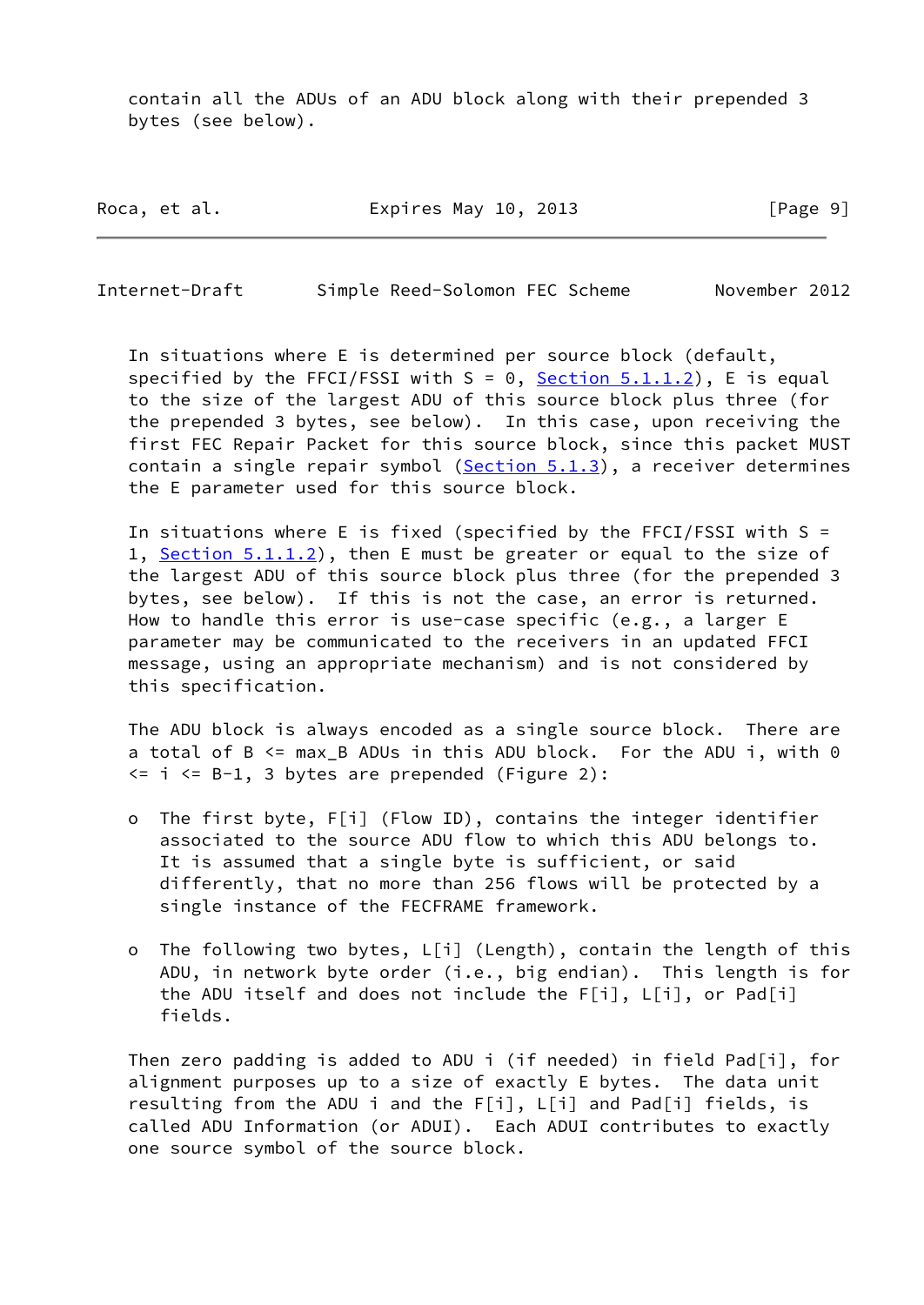<span id="page-11-0"></span>

| Roca, et al. |                |                        |                                                      | Expires May 10, 2013               |                                    |               | [Page 10] |
|--------------|----------------|------------------------|------------------------------------------------------|------------------------------------|------------------------------------|---------------|-----------|
|              | Internet-Draft |                        |                                                      |                                    | Simple Reed-Solomon FEC Scheme     | November 2012 |           |
|              |                |                        |                                                      |                                    | Encoding Symbol Length (E)         |               |           |
|              |                | $ F[0] L[0] $ $ADU[0]$ |                                                      |                                    | Pad[0]                             |               |           |
|              |                |                        | $\begin{bmatrix} F[1]   L[1]   ADU[1] \end{bmatrix}$ |                                    |                                    | Pad[1]        |           |
|              | F[2] L[2]      |                        |                                                      | ADU[2]                             |                                    |               |           |
|              |                | F[3] L[3] ADU[3]       |                                                      |                                    | Pad[3]                             |               |           |
|              |                |                        |                                                      | $\setminus$<br>simple FEC encoding | __________________________________ |               |           |
|              |                |                        |                                                      | Repair 4                           |                                    |               |           |
|              |                |                        |                                                      | Repair 7                           |                                    |               |           |
|              |                |                        | _______________                                      |                                    | --------------------------         |               |           |

 Figure 2: Source block creation, for code rate 1/2 (equal number of source and repair symbols, 4 in this example), and  $S = 0$ .

 Note that neither the initial 3 bytes nor the optional padding are sent over the network. However, they are considered during FEC encoding. It means that a receiver who lost a certain FEC source packet (e.g., the UDP datagram containing this FEC source packet) will be able to recover the ADUI if FEC decoding succeeds. Thanks to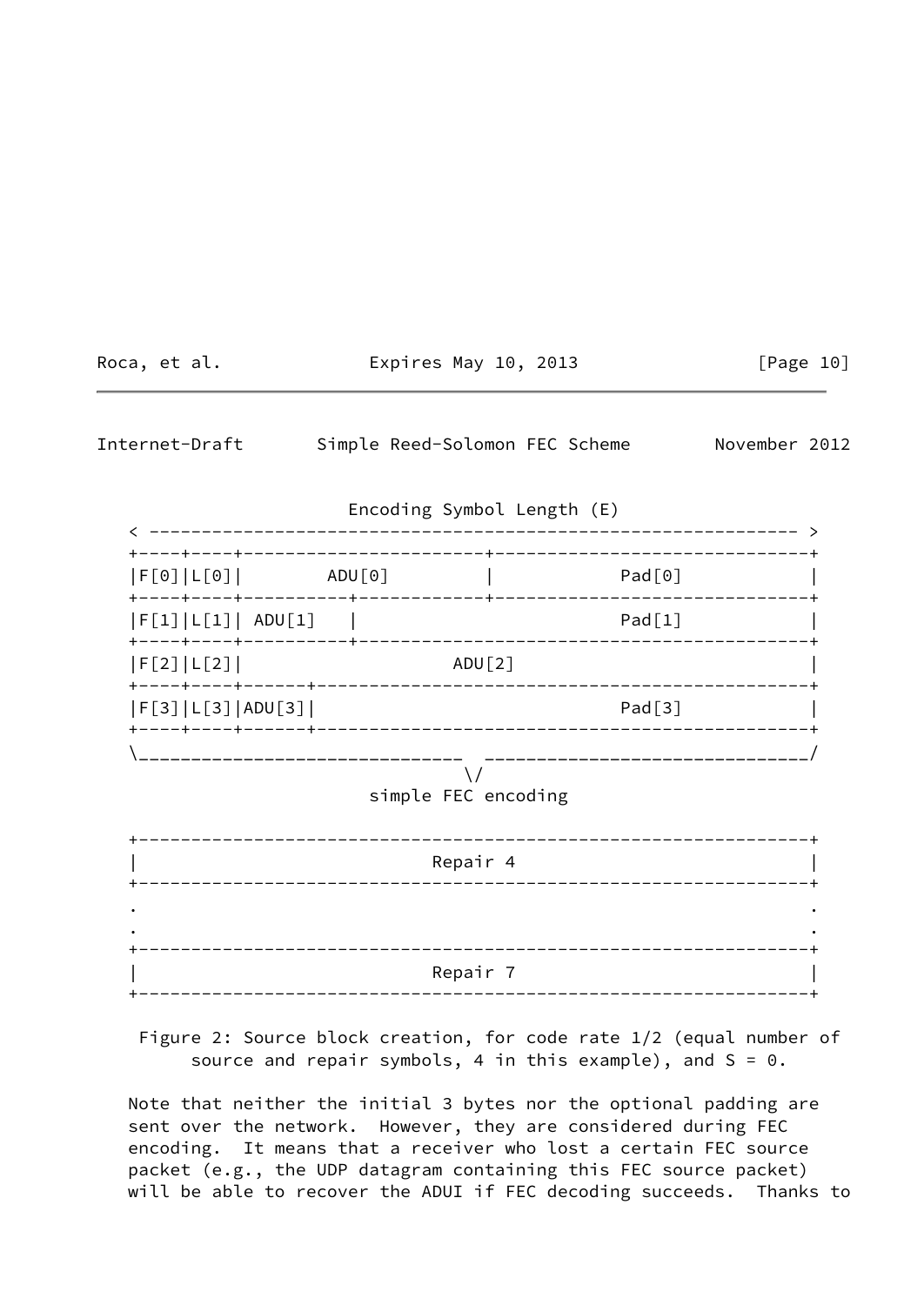the initial 3 bytes, this receiver will get rid of the padding (if any) and identify the corresponding ADU flow.

<span id="page-12-2"></span>[5](#page-12-2). Simple Reed-Solomon FEC Scheme over GF(2^^m) for Arbitrary ADU Flows

 This Fully-Specified FEC Scheme specifies the use of Reed-Solomon codes over  $GF(2^{\wedge n}m)$ , with 2 <=  $m$  <= 16, with a simple FEC encoding for arbitrary packet flows.

<span id="page-12-0"></span>[5.1](#page-12-0). Formats and Codes

<span id="page-12-1"></span>[5.1.1](#page-12-1). FEC Framework Configuration Information

 The FEC Framework Configuration Information (or FFCI) includes information that must be communicated between the sender and receiver(s) [\[RFC6363](https://datatracker.ietf.org/doc/pdf/rfc6363)]. More specifically, it enables the

| Roca, et al. | Expires May 10, 2013 | [Page 11] |
|--------------|----------------------|-----------|
|--------------|----------------------|-----------|

Internet-Draft Simple Reed-Solomon FEC Scheme November 2012

 synchronization of the FECFRAME sender and receiver instances. It includes both mandatory elements and scheme-specific elements, as detailed below.

<span id="page-12-4"></span>[5.1.1.1](#page-12-4). Mandatory Information

 o FEC Encoding ID: the value assigned to this fully-specified FEC scheme MUST be XXX, as assigned by IANA ([Section 8\)](#page-20-0).

When SDP is used to communicate the FFCI, this FEC Encoding ID MUST be carried in the 'encoding-id' parameter of the 'fec-repair-flow' attribute specified in [RFC 6364 \[RFC6364](https://datatracker.ietf.org/doc/pdf/rfc6364)].

<span id="page-12-3"></span>[5.1.1.2](#page-12-3). FEC Scheme-Specific Information

 The FEC Scheme Specific Information (FSSI) includes elements that are specific to the present FEC scheme. More precisely:

- o Encoding symbol length (E): a non-negative integer that indicates either the length of each encoding symbol in bytes ("strict" mode, i.e., if  $S = 1$ ), or the maximum length of any encoding symbol  $(i.e., if S = 0).$
- o Strict (S) flag: when set to 1 this flag indicates that the E parameter is the actual encoding symbol length value for each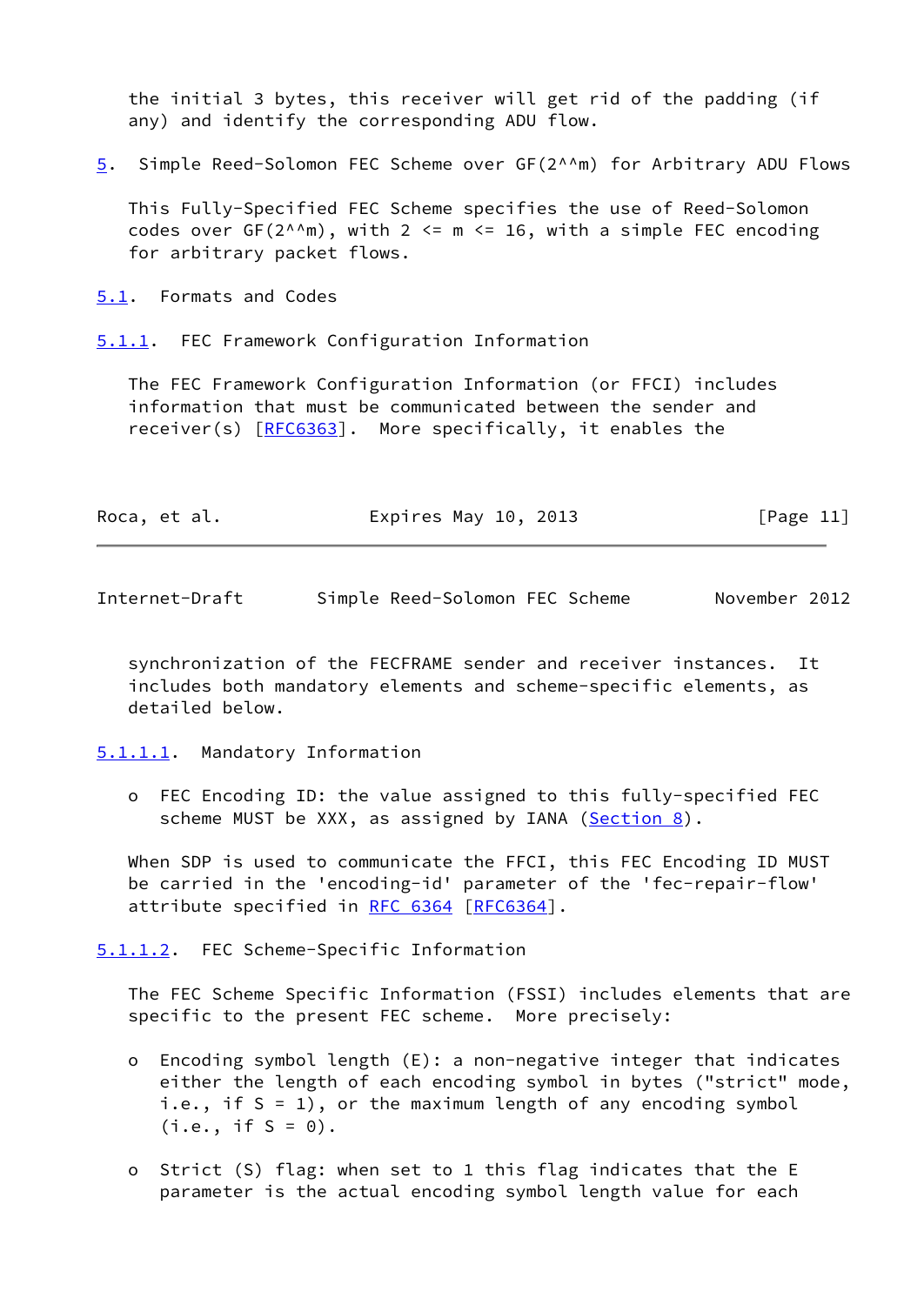block of the session (unless otherwise notified by an updated FFCI if this possibility is considered by the use-case or CDP). When set to 0 this flag indicates that the E parameter is the maximum encoding symbol length value for each block of the session (unless otherwise notified by an updated FFCI if this possibility is considered by the use-case or CDP).

 o m parameter (m): an integer that defines the length of the elements in the finite field, in bits. We have:  $2 \le m \le 16$ .

 These elements are required both by the sender (Reed-Solomon encoder) and the receiver(s) (Reed-Solomon decoder).

When SDP is used to communicate the FFCI, this FEC scheme-specific information MUST be carried in the 'fssi' parameter of the 'fec repair-flow' attribute, in textual representation as specified in [RFC](https://datatracker.ietf.org/doc/pdf/rfc6364) [6364](https://datatracker.ietf.org/doc/pdf/rfc6364) [\[RFC6364](https://datatracker.ietf.org/doc/pdf/rfc6364)]. For instance:

a=fec-repair-flow: encoding-id=XXX; fssi=E:1400,S:0,m:8

 If another mechanism requires the FSSI to be carried as an opaque octet string (for instance after a Base64 encoding), the encoding format consists of the following 3 octets of Figure 3:

<span id="page-13-1"></span>

|          | Roca, et al.   | Expires May 10, 2013                                                        |               | [Page 12] |
|----------|----------------|-----------------------------------------------------------------------------|---------------|-----------|
|          | Internet-Draft | Simple Reed-Solomon FEC Scheme                                              | November 2012 |           |
| $\circ$  |                | Encoding symbol length $(E)$ : 16 bit field.                                |               |           |
| o        |                | Strict (S) flag: 1 bit field.                                               |               |           |
| $\circ$  |                | m parameter (m): 7 bit field.                                               |               |           |
| $\Theta$ |                | 012345678901234567890123<br>Encoding Symbol Length (E)   S <br>$\mathsf{m}$ |               |           |
|          |                | Figure 3: FSSI encoding format.                                             |               |           |
|          |                | 5.1.2. Explicit Source FEC Payload ID                                       |               |           |

<span id="page-13-0"></span>A FEC source packet MUST contain an Explicit Source FEC Payload ID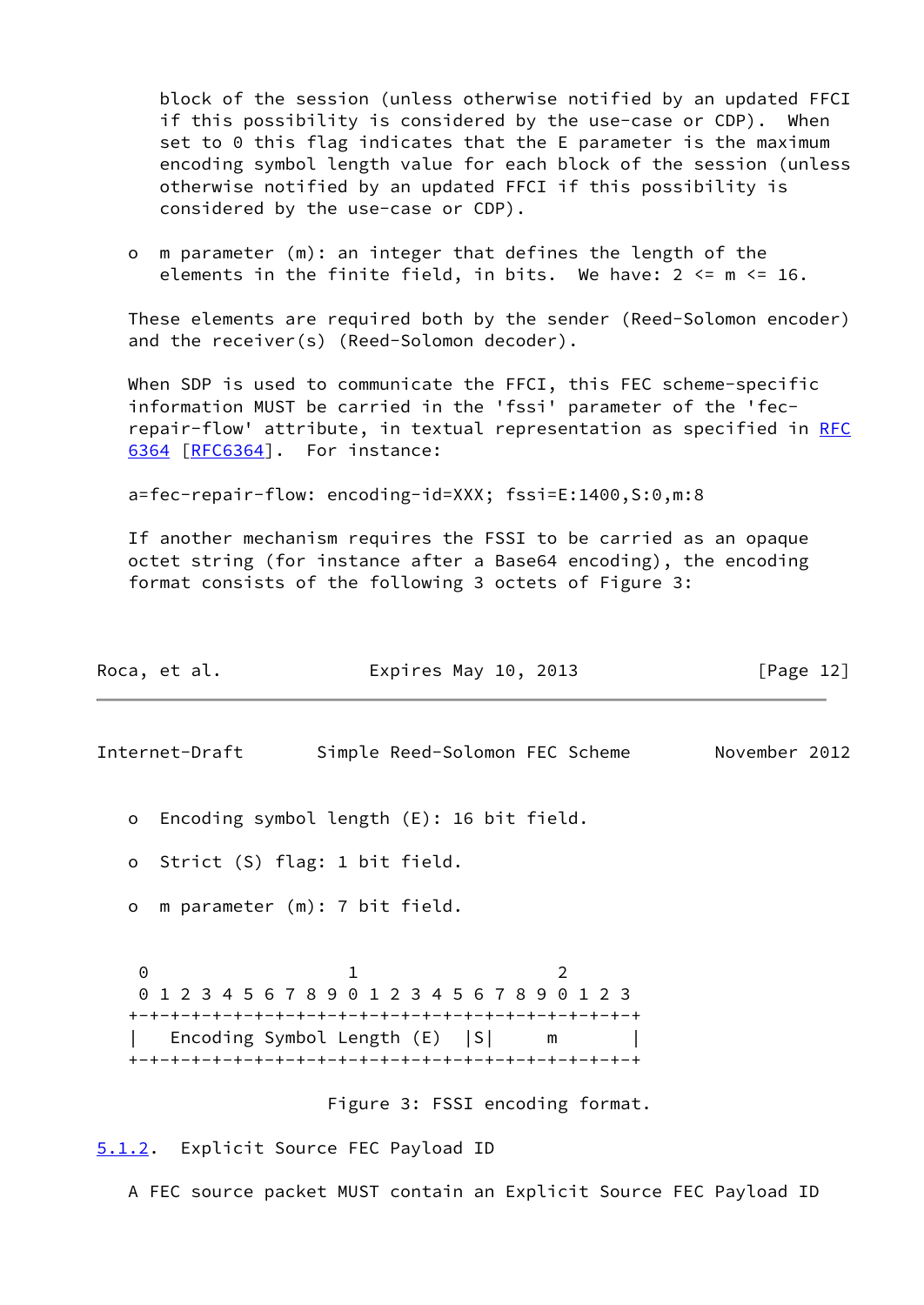that is appended to the end of the packet as illustrated in Figure 4.



 Figure 4: Structure of a FEC Source Packet with the Explicit Source FEC Payload ID.

 More precisely, the Explicit Source FEC Payload ID is composed of the Source Block Number, the Encoding Symbol ID, and the Source Block Length. The length of the first two fields depends on the m parameter (transmitted separately in the FFCI, [Section 5.1.1.2](#page-12-3)):

- o Source Block Number (SBN) (32-m bit field): this field identifies the source block to which this FEC source packet belongs.
- o Encoding Symbol ID (ESI) (m bit field): this field identifies the source symbol contained in this FEC source packet. This value is such that  $0 \leq ESI \leq k - 1$  for source symbols.
- o Source Block Length (k) (16 bit field): this field provides the number of source symbols for this source block, i.e., the k parameter. If 16 bits are too much when  $m \le 8$ , it is needed when

| Roca, et al. | Expires May 10, 2013 | [Page 13] |
|--------------|----------------------|-----------|
|--------------|----------------------|-----------|

<span id="page-14-0"></span>Internet-Draft Simple Reed-Solomon FEC Scheme November 2012

 8 < m <= 16. Therefore we provide a single common format regardless of m.

0 1 2 3 0 1 2 3 4 5 6 7 8 9 0 1 2 3 4 5 6 7 8 9 0 1 2 3 4 5 6 7 8 9 0 1 +-+-+-+-+-+-+-+-+-+-+-+-+-+-+-+-+-+-+-+-+-+-+-+-+-+-+-+-+-+-+-+-+ | Source Block Number (24 bits) | Enc. Symb. ID | +-+-+-+-+-+-+-+-+-+-+-+-+-+-+-+-+-+-+-+-+-+-+-+-+-+-+-+-+-+-+-+-+ Source Block Length (k) +-+-+-+-+-+-+-+-+-+-+-+-+-+-+-+-+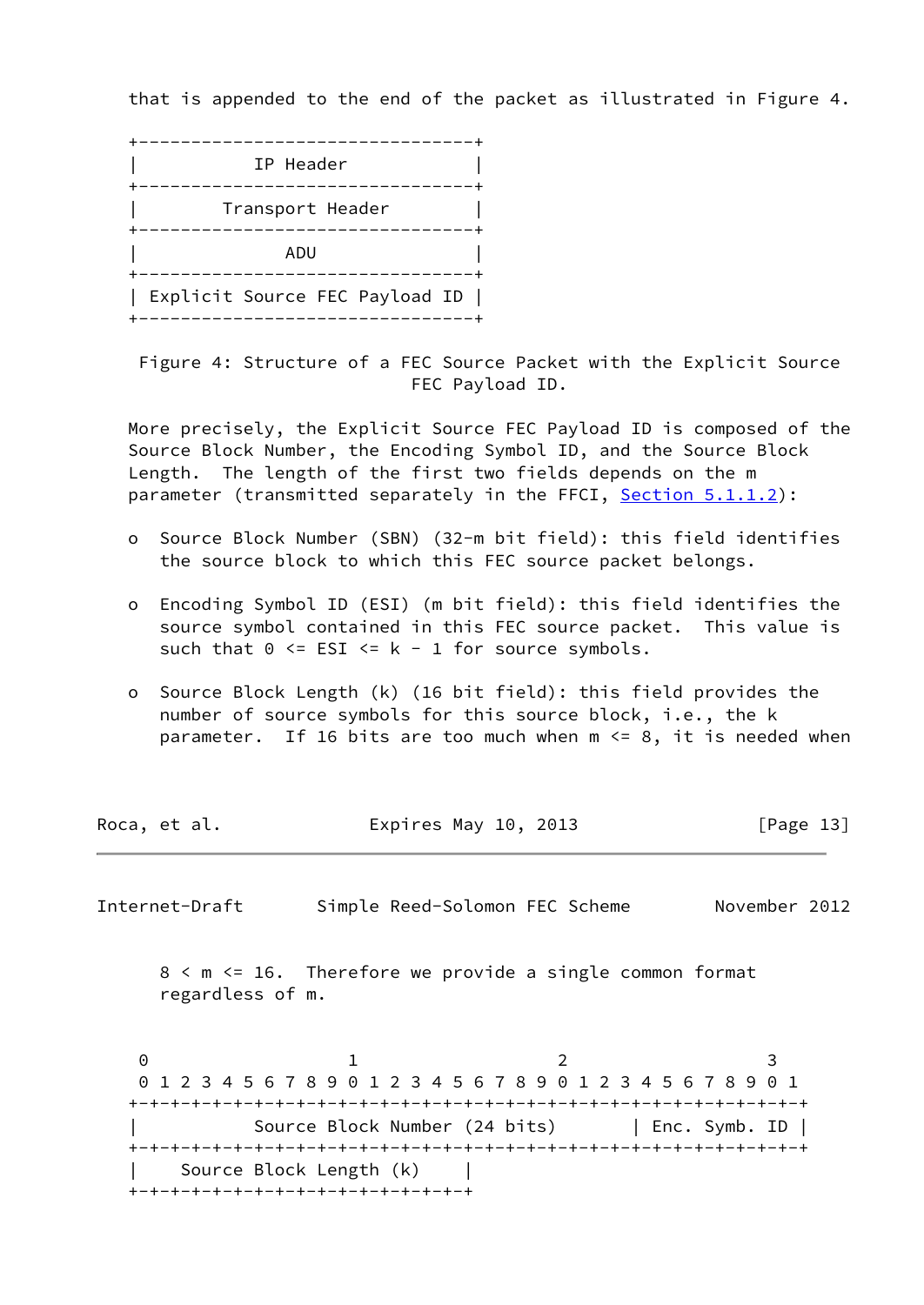Figure 5: Source FEC Payload ID encoding format for m = 8 (default).

0 1 2 3 0 1 2 3 4 5 6 7 8 9 0 1 2 3 4 5 6 7 8 9 0 1 2 3 4 5 6 7 8 9 0 1 +-+-+-+-+-+-+-+-+-+-+-+-+-+-+-+-+-+-+-+-+-+-+-+-+-+-+-+-+-+-+-+-+ Source Block Nb (16 bits) | Enc. Symbol ID (16 bits) | +-+-+-+-+-+-+-+-+-+-+-+-+-+-+-+-+-+-+-+-+-+-+-+-+-+-+-+-+-+-+-+-+ Source Block Length (k) | +-+-+-+-+-+-+-+-+-+-+-+-+-+-+-+-+

Figure 6: Source FEC Payload ID encoding format for m = 16.

The format of the Source FEC Payload ID for  $m = 8$  and  $m = 16$  are illustrated in Figure 5 and Figure 6 respectively.

<span id="page-15-0"></span>[5.1.3](#page-15-0). Repair FEC Payload ID

 A FEC repair packet MUST contain a Repair FEC Payload ID that is prepended to the repair symbol(s) as illustrated in Figure 7. There MUST be a single repair symbol per FEC repair packet.

 +--------------------------------+ | IP Header | +--------------------------------+ | Transport Header | +--------------------------------+ Repair FEC Payload ID +--------------------------------+ Repair Symbol +--------------------------------+

 Figure 7: Structure of a FEC Repair Packet with the Repair FEC Payload ID.

More precisely, the Repair FEC Payload ID is composed of the Source

| Roca, et al. | Expires May 10, 2013 | [Page 14] |
|--------------|----------------------|-----------|
|--------------|----------------------|-----------|

<span id="page-15-1"></span>Internet-Draft Simple Reed-Solomon FEC Scheme November 2012

 Block Number, the Encoding Symbol ID, and the Source Block Length. The length of the first two fields depends on the m parameter (transmitted separately in the FFCI, [Section 5.1.1.2](#page-12-3)):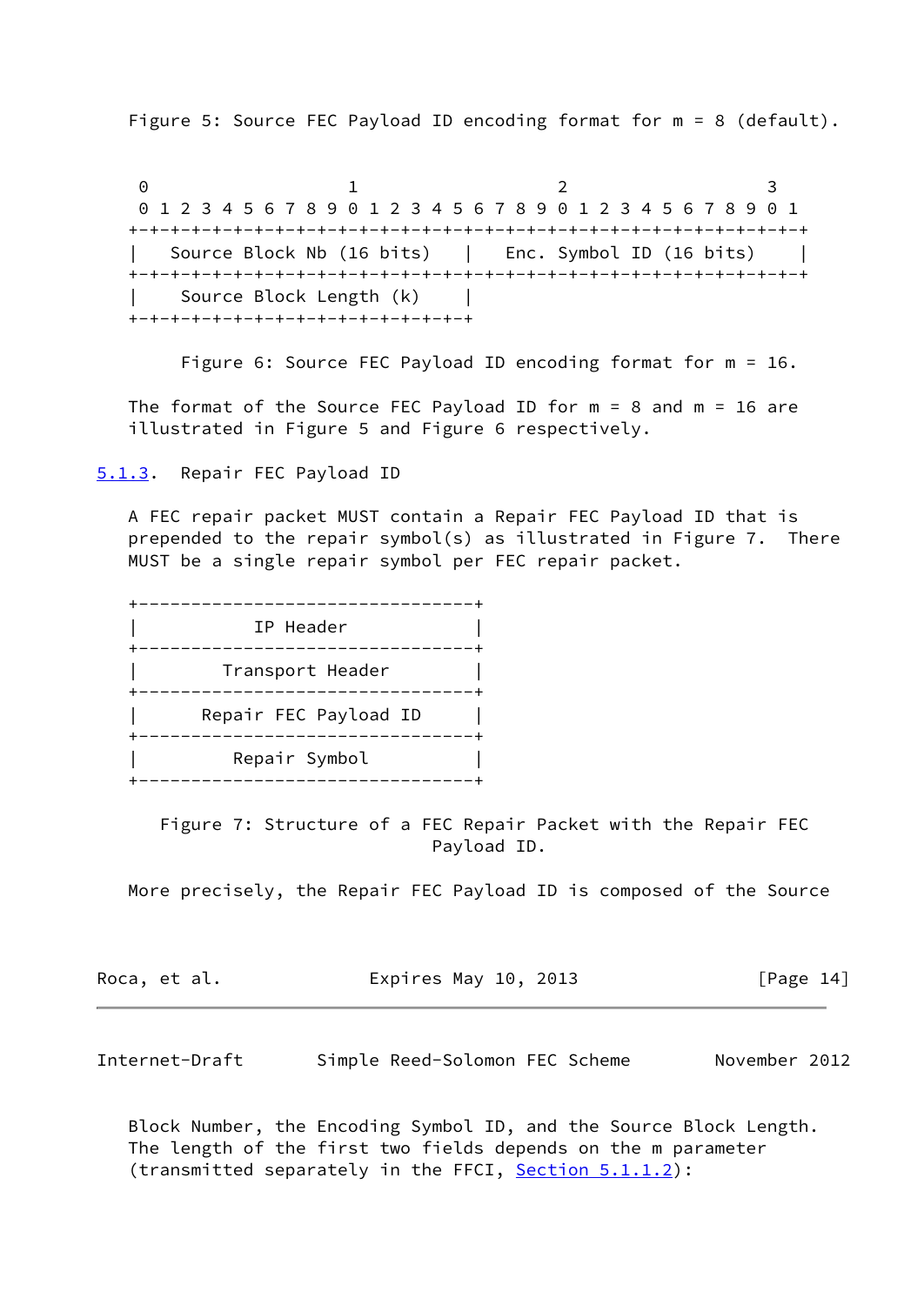- o Source Block Number (SBN) (32-m bit field): this field identifies the source block to which the FEC repair packet belongs.
- o Encoding Symbol ID (ESI) (m bit field): this field identifies the repair symbol contained in this FEC repair packet. This value is such that  $k \leq$  ESI  $\leq$  n - 1 for repair symbols.
- o Source Block Length (k) (16 bit field): this field provides the number of source symbols for this source block, i.e., the k parameter. If 16 bits are too much when  $m \le 8$ , it is needed when 8 < m <= 16. Therefore we provide a single common format regardless of m.

0 1 2 3 0 1 2 3 4 5 6 7 8 9 0 1 2 3 4 5 6 7 8 9 0 1 2 3 4 5 6 7 8 9 0 1 +-+-+-+-+-+-+-+-+-+-+-+-+-+-+-+-+-+-+-+-+-+-+-+-+-+-+-+-+-+-+-+-+ | Source Block Number (24 bits) | Enc. Symb. ID | +-+-+-+-+-+-+-+-+-+-+-+-+-+-+-+-+-+-+-+-+-+-+-+-+-+-+-+-+-+-+-+-+ | Source Block Length (k) | +-+-+-+-+-+-+-+-+-+-+-+-+-+-+-+-+

Figure 8: Repair FEC Payload ID encoding format for m = 8 (default).

0 1 2 3 0 1 2 3 4 5 6 7 8 9 0 1 2 3 4 5 6 7 8 9 0 1 2 3 4 5 6 7 8 9 0 1 +-+-+-+-+-+-+-+-+-+-+-+-+-+-+-+-+-+-+-+-+-+-+-+-+-+-+-+-+-+-+-+-+ | Source Block Nb (16 bits) | Enc. Symbol ID (16 bits) | +-+-+-+-+-+-+-+-+-+-+-+-+-+-+-+-+-+-+-+-+-+-+-+-+-+-+-+-+-+-+-+-+ Source Block Length (k) +-+-+-+-+-+-+-+-+-+-+-+-+-+-+-+-+

Figure 9: Repair FEC Payload ID encoding format for m = 16.

The format of the Repair FEC Payload ID for  $m = 8$  and  $m = 16$  are illustrated in Figure 8 and Figure 9 respectively.

# <span id="page-16-0"></span>[5.2](#page-16-0). Procedures

The following procedures apply:

 o The source block creation MUST follow the procedures specified in [Section 4.3](#page-9-0).

| Roca, et al. | Expires May 10, 2013 | [Page 15] |
|--------------|----------------------|-----------|
|--------------|----------------------|-----------|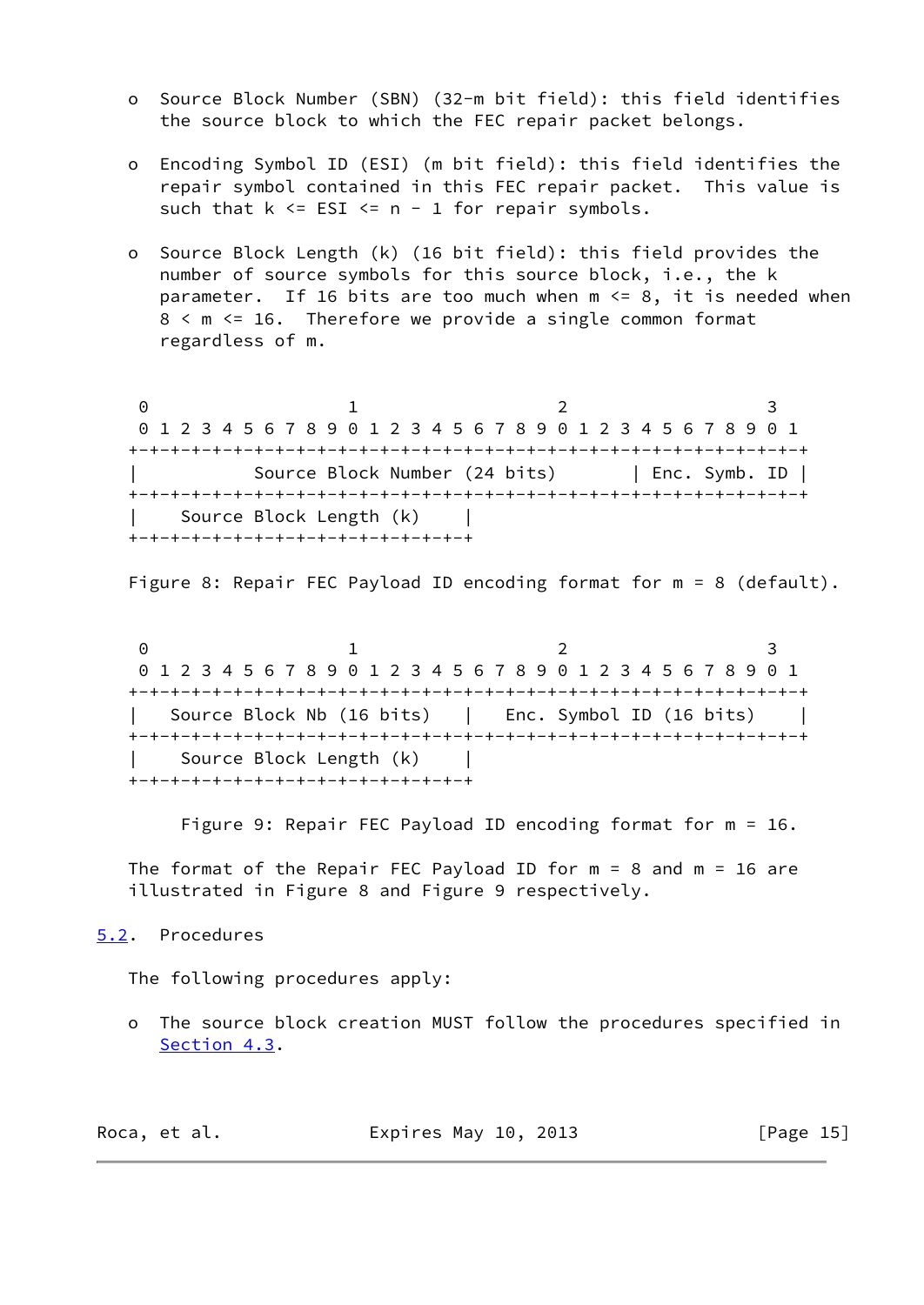- <span id="page-17-1"></span> o The SBN value MUST start with value 0 for the first block of the ADU flow and MUST be incremented by 1 for each new source block. Wrapping to zero will happen for long sessions, after value  $2^{\wedge \wedge}$  (32-m) - 1.
- o The ESI of encoding symbols MUST start with value 0 for the first symbol and MUST be managed sequentially. The first k values (0  $\le$ = ESI  $\leq k - 1$ ) identify source symbols whereas the last n-k values ( $k \leq$  ESI  $\leq$  n - 1) identify repair symbols.
- o The FEC repair packet creation MUST follow the procedures specified in [Section 5.1.3](#page-15-0).

<span id="page-17-0"></span>[5.3](#page-17-0). FEC Code Specification

The present document inherits from [\[RFC5510\], Section](https://datatracker.ietf.org/doc/pdf/rfc5510#section-8) 8 "Reed-Solomon Codes Specification for the Erasure Channel", the specifications of the core Reed-Solomon codes based on Vandermonde matrices.

<span id="page-17-2"></span>[6](#page-17-2). Security Considerations

The FEC Framework document [[RFC6363\]](https://datatracker.ietf.org/doc/pdf/rfc6363) provides a comprehensive analysis of security considerations applicable to FEC schemes. Therefore the present section follows the security considerations section of [[RFC6363\]](https://datatracker.ietf.org/doc/pdf/rfc6363) and only discusses topics that are specific to the use of Reed-Solomon codes.

- <span id="page-17-3"></span>[6.1](#page-17-3). Attacks Against the Data Flow
- <span id="page-17-4"></span>[6.1.1](#page-17-4). Access to Confidential Content

 The Reed-Solomon FEC Scheme specified in this document does not change the recommendations of [[RFC6363](https://datatracker.ietf.org/doc/pdf/rfc6363)]. To summarize, if confidentiality is a concern, it is RECOMMENDED that one of the solutions mentioned in [\[RFC6363](https://datatracker.ietf.org/doc/pdf/rfc6363)] is used, with special considerations to the way this solution is applied (e.g., is encryption applied before or after FEC protection, within the end-system or in a middlebox), to the operational constraints (e.g., performing FEC decoding in a protected environment may be complicated or even impossible) and to the threat model.

#### <span id="page-17-5"></span>[6.1.2](#page-17-5). Content Corruption

 The Reed-Solomon FEC Scheme specified in this document does not change the recommendations of  $[REC6363]$ . To summarize, it is RECOMMENDED that one of the solutions mentioned in [[RFC6363\]](https://datatracker.ietf.org/doc/pdf/rfc6363) is used on both the FEC Source and Repair Packets.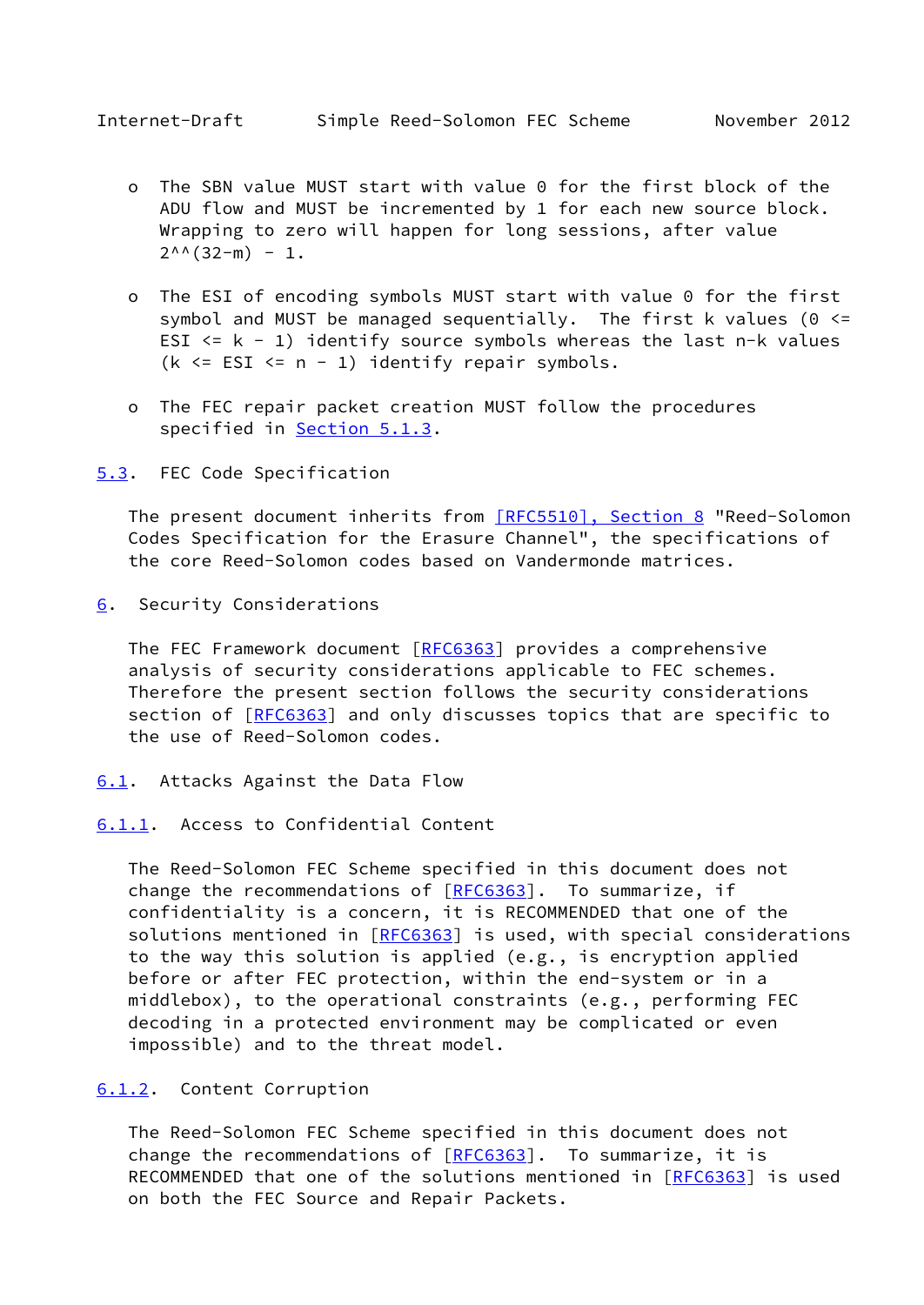Roca, et al. **Expires May 10, 2013** [Page 16]

# <span id="page-18-1"></span>Internet-Draft Simple Reed-Solomon FEC Scheme November 2012

<span id="page-18-0"></span>[6.2](#page-18-0). Attacks Against the FEC Parameters

 The FEC Scheme specified in this document defines parameters that can be the basis of several attacks. More specifically, the following parameters of the FFCI may be modified by an attacker [\(Section 5.1.1.2](#page-12-3)):

- o FEC Encoding ID: changing this parameter leads the receiver to consider a different FEC Scheme, which enables an attacker to create a Denial of Service (DoS).
- o Encoding symbol length (E): setting this E parameter to a value smaller than the valid one enables an attacker to create a DoS since the repair symbols and certain source symbols will be larger than E, which is an incoherency for the receiver. Setting this E parameter to a value larger than the valid one has similar impacts when S=1 since the received repair symbol size will be smaller than expected. On the opposite it will not lead to any incoherency when S=0 since the actual symbol length value for the block is determined by the size of any received repair symbol, as long as this value is smaller than E. However setting this E parameter to a larger value may have impacts on receivers that pre-allocate memory space in advance to store incoming symbols.
- o Strict (S) flag: flipping this S flag from 0 to 1 (i.e., E is now considered as a strict value) enables an attacker to mislead the receiver if the actual symbol size varies over different source blocks. Flipping this S flag from 1 to 0 has no major consequences unless the receiver requires to have a fixed E value (e.g., because the receiver pre-allocates memory space).
- o m parameter: changing this parameter triggers a DoS since the receiver and sender will consider different codes, and the receiver will interpret the Explicit Source FEC Payload ID and Repair FEC Payload ID differently. Additionally, by increasing this m parameter to a larger value (typically m=16 rather than 8, when both values are possible in the target use-case) will create additional processing load at a receiver if decoding is attempted.
- It is therefore RECOMMENDED that security measures are taken to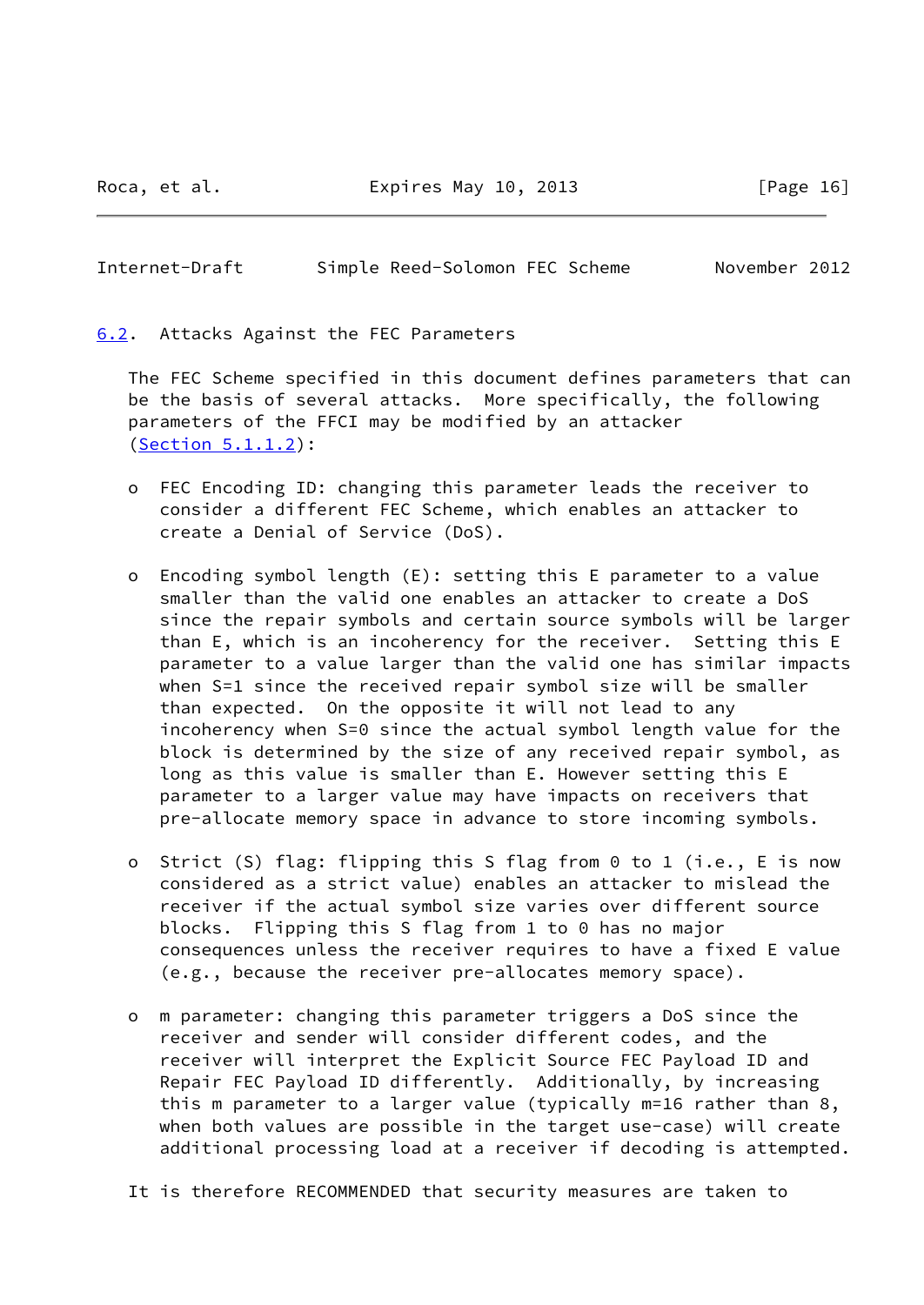guarantee the FFCI integrity, as specified in [[RFC6363](https://datatracker.ietf.org/doc/pdf/rfc6363)]. How to achieve this depends on the way the FFCI is communicated from the sender to the receiver, which is not specified in this document.

 Similarly, attacks are possible against the Explicit Source FEC Payload ID and Repair FEC Payload ID: by modifying the Source Block Number (SBN), or the Encoding Symbol ID (ESI), or the Source Block Length (k), an attacker can easily corrupt the block identified by

Roca, et al. **Expires May 10, 2013** [Page 17]

<span id="page-19-1"></span>Internet-Draft Simple Reed-Solomon FEC Scheme November 2012

 the SBN. Other consequences, that are use-case and/or CDP dependant, may also happen. It is therefore RECOMMENDED that security measures are taken to guarantee the FEC Source and Repair Packets as stated in [\[RFC6363](https://datatracker.ietf.org/doc/pdf/rfc6363)].

<span id="page-19-0"></span>[6.3](#page-19-0). When Several Source Flows are to be Protected Together

 The Reed-Solomon FEC Scheme specified in this document does not change the recommendations of [[RFC6363](https://datatracker.ietf.org/doc/pdf/rfc6363)].

<span id="page-19-2"></span>[6.4](#page-19-2). Baseline Secure FEC Framework Operation

 The Reed-Solomon FEC Scheme specified in this document does not change the recommendations of [[RFC6363](https://datatracker.ietf.org/doc/pdf/rfc6363)] concerning the use of the IPsec/ESP security protocol as a mandatory to implement (but not mandatory to use) security scheme. This is well suited to situations where the only insecure domain is the one over which the FEC Framework operates.

<span id="page-19-3"></span>[7](#page-19-3). Operations and Management Considerations

The FEC Framework document [[RFC6363\]](https://datatracker.ietf.org/doc/pdf/rfc6363) provides a comprehensive analysis of operations and management considerations applicable to FEC schemes. Therefore the present section only discusses topics that are specific to the use of Reed-Solomon codes as specified in this document.

<span id="page-19-4"></span>[7.1](#page-19-4). Operational Recommendations: Finite Field Size (m)

 The present document requires that m, the length of the elements in the finite field, in bits, is such that  $2 \le m \le 16$ . However all possibilities are not equally interesting from a practical point of view. It is expected that m=8, the default value, will be mostly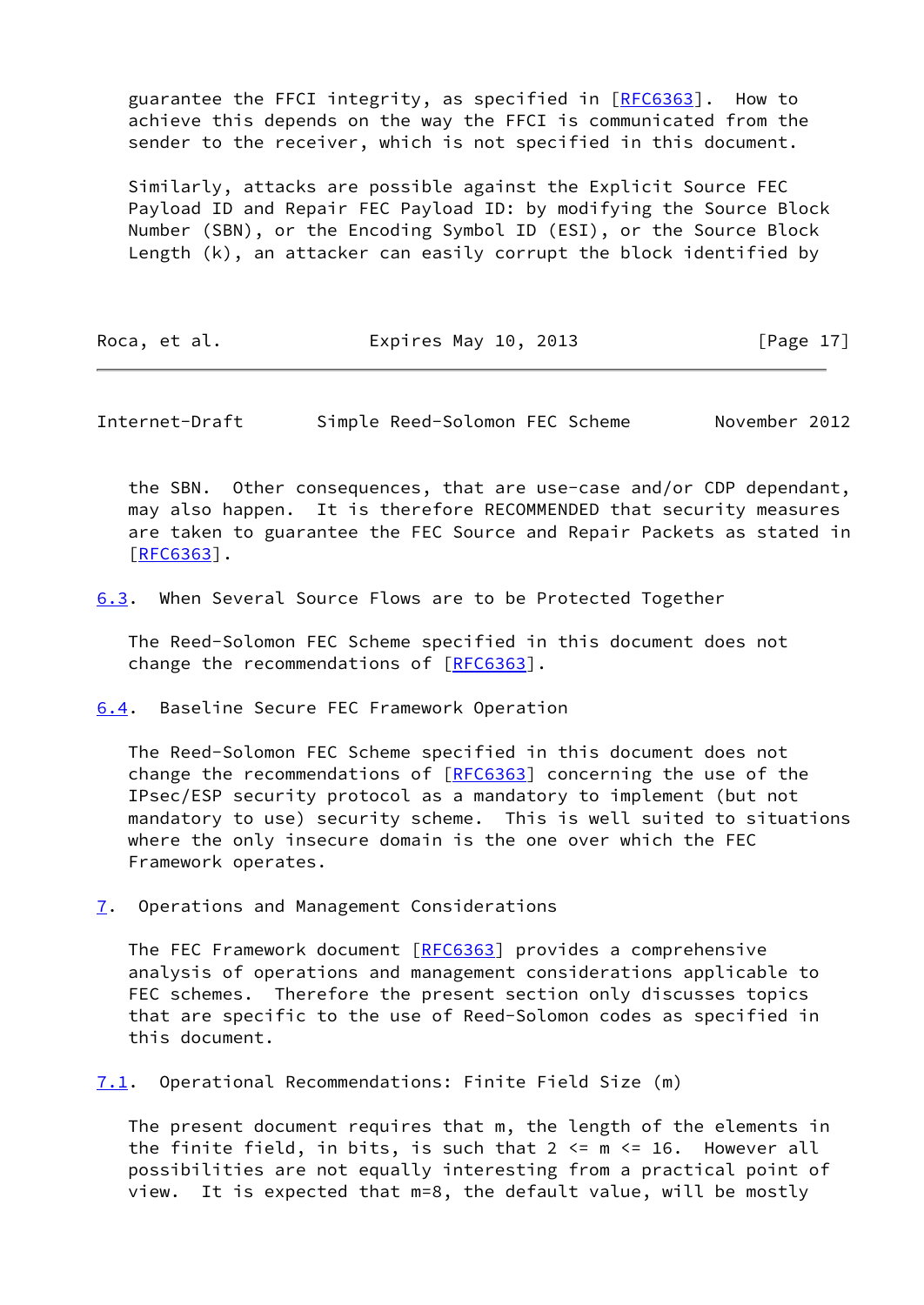used since it offers the possibility to have small to medium sized source blocks and/or a significant number of repair symbols (i.e., k < n <= 255). Additionally, elements in the finite field are 8 bits long which makes read/write memory operations aligned on bytes during encoding and decoding.

 An alternative when it is known that only very small source blocks will be used is  $m=4$  (i.e.,  $k < n \le 15$ ). Elements in the finite field are 4 bits long, so if two elements are accessed at a time, read/write memory operations are aligned on bytes during encoding and decoding.

 An alternative when very large source blocks are needed is m=16  $(i.e., k < n \leq 65535)$ . However this choice has significant impacts on the processing load. For instance using pre-calculated tables to

| Roca, et al. | Expires May 10, 2013 | [Page 18] |
|--------------|----------------------|-----------|
|--------------|----------------------|-----------|

<span id="page-20-1"></span>Internet-Draft Simple Reed-Solomon FEC Scheme November 2012

 speedup operations over the finite field (as done with smaller finite fields) may require a prohibitive amount of memory to be used on embedded platforms. Alternative lightweight solutions (e.g., [\[RFC5170](https://datatracker.ietf.org/doc/pdf/rfc5170)]) may be preferred in situations where the processing load is an issue and the source block length is large enough [\[Matsuzono10](#page-21-7)].

 Since several values for the m parameter are possible, the use-case SHOULD define which value(s) need(s) to be supported. In situations where this is not specified, the default m=8 value SHOULD be supported and used.

<span id="page-20-0"></span>[8](#page-20-0). IANA Considerations

 Values of FEC Encoding IDs are subject to IANA registration. [\[RFC6363](https://datatracker.ietf.org/doc/pdf/rfc6363)] defines general guidelines on IANA considerations. In particular it defines the "FEC Framework (FECFRAME) FEC Encoding IDs" subregistry of the "Reliable Multicast Transport (RMT) FEC Encoding IDs and FEC Instance IDs" registry, whose values are granted on an IETF Consensus basis.

 This document registers one value in the FEC Framework (FECFRAME) FEC Encoding IDs subregistry as follows:

 o XXX refers to the Simple Reed-Solomon [\[RFC5510](https://datatracker.ietf.org/doc/pdf/rfc5510)] FEC Scheme over GF(2^^m) for Arbitrary Packet Flows.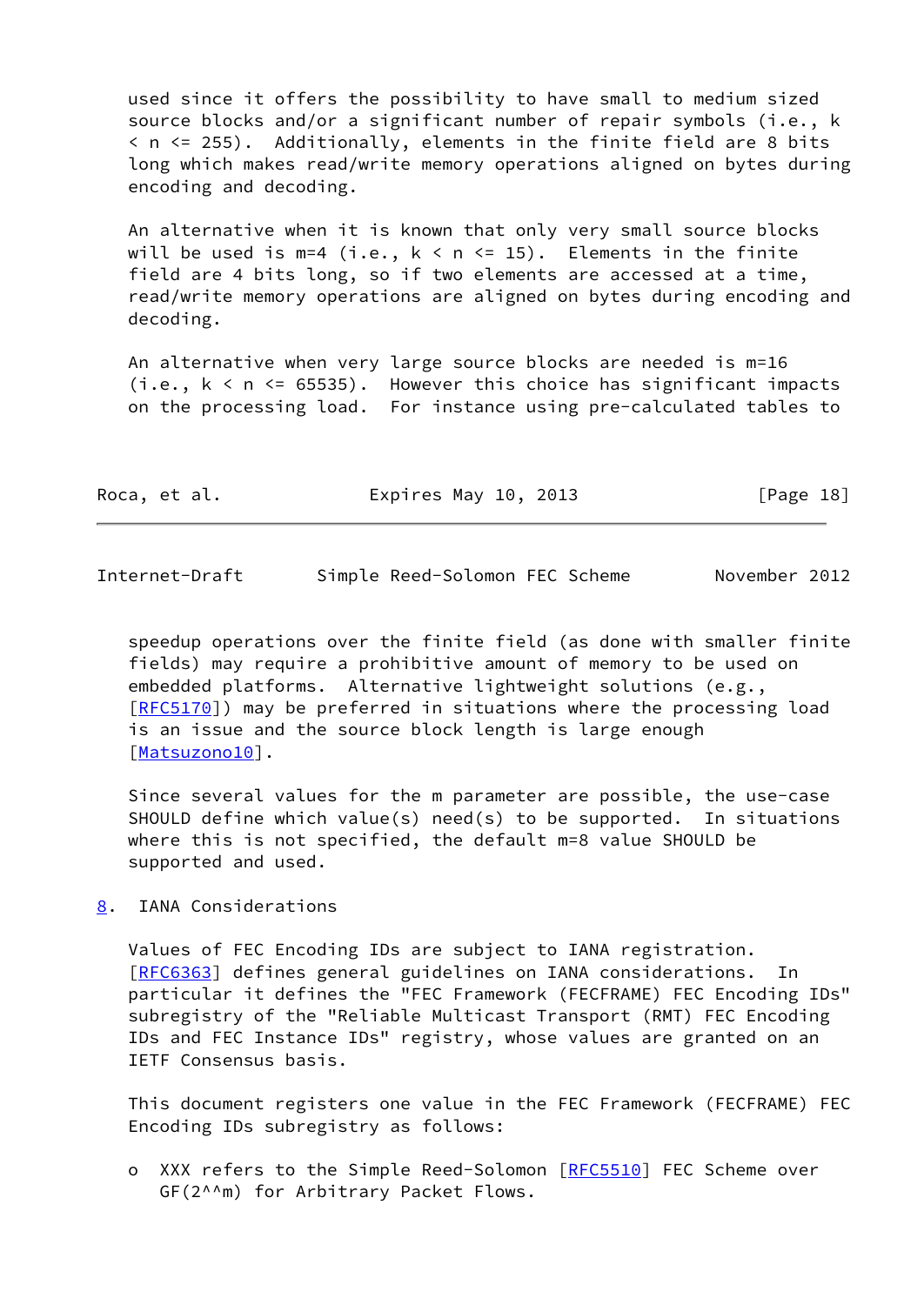# <span id="page-21-0"></span>[9](#page-21-0). Acknowledgments

 The authors want to thank Hitoshi Asaeda and Ali Begen for their valuable comments.

# <span id="page-21-1"></span>[10.](#page-21-1) References

- <span id="page-21-2"></span>[10.1](#page-21-2). Normative References
	- [RFC2119] Bradner, S., "Key words for use in RFCs to Indicate Requirement Levels", [RFC 2119.](https://datatracker.ietf.org/doc/pdf/rfc2119)
	- [RFC5052] Watson, M., Luby, M., and L. Vicisano, "Forward Error Correction (FEC) Building Block", [RFC 5052](https://datatracker.ietf.org/doc/pdf/rfc5052), August 2007.
	- [RFC5510] Lacan, J., Roca, V., Peltotalo, J., and S. Peltotalo, "Reed-Solomon Forward Error Correction (FEC) Schemes", [RFC 5510,](https://datatracker.ietf.org/doc/pdf/rfc5510) April 2009.
	- [RFC6363] Watson, M., Begen, A., and V. Roca, "Forward Error
- Roca, et al. **Expires May 10, 2013** [Page 19]
- <span id="page-21-4"></span>Internet-Draft Simple Reed-Solomon FEC Scheme November 2012

Correction (FEC) Framework", [RFC 6363,](https://datatracker.ietf.org/doc/pdf/rfc6363) September 2011.

- [RFC6364] Begen, A., "Session Description Protocol Elements for the Forward Error Correction (FEC) Framework", [RFC 6364,](https://datatracker.ietf.org/doc/pdf/rfc6364) October 2011.
- <span id="page-21-5"></span><span id="page-21-3"></span>[10.2](#page-21-3). Informative References
	- [RS-codec] Rizzo, L., "Reed-Solomon FEC codec (C language)", original codec: [http://info.iet.unipi.it/~luigi/vdm98/](http://info.iet.unipi.it/~luigi/vdm98/vdm980702.tgz) [vdm980702.tgz,](http://info.iet.unipi.it/~luigi/vdm98/vdm980702.tgz) improved codec:<http://openfec.org/>, July 1998.
	- [Rizzo97] Rizzo, L., "Effective Erasure Codes for Reliable Computer Communication Protocols", ACM SIGCOMM Computer Communication Review Vol.27, No.2, pp.24-36, April 1997.

<span id="page-21-7"></span><span id="page-21-6"></span>[Matsuzono10] Matsuzono, K., Detchart, J., Cunche, M., Roca, V., and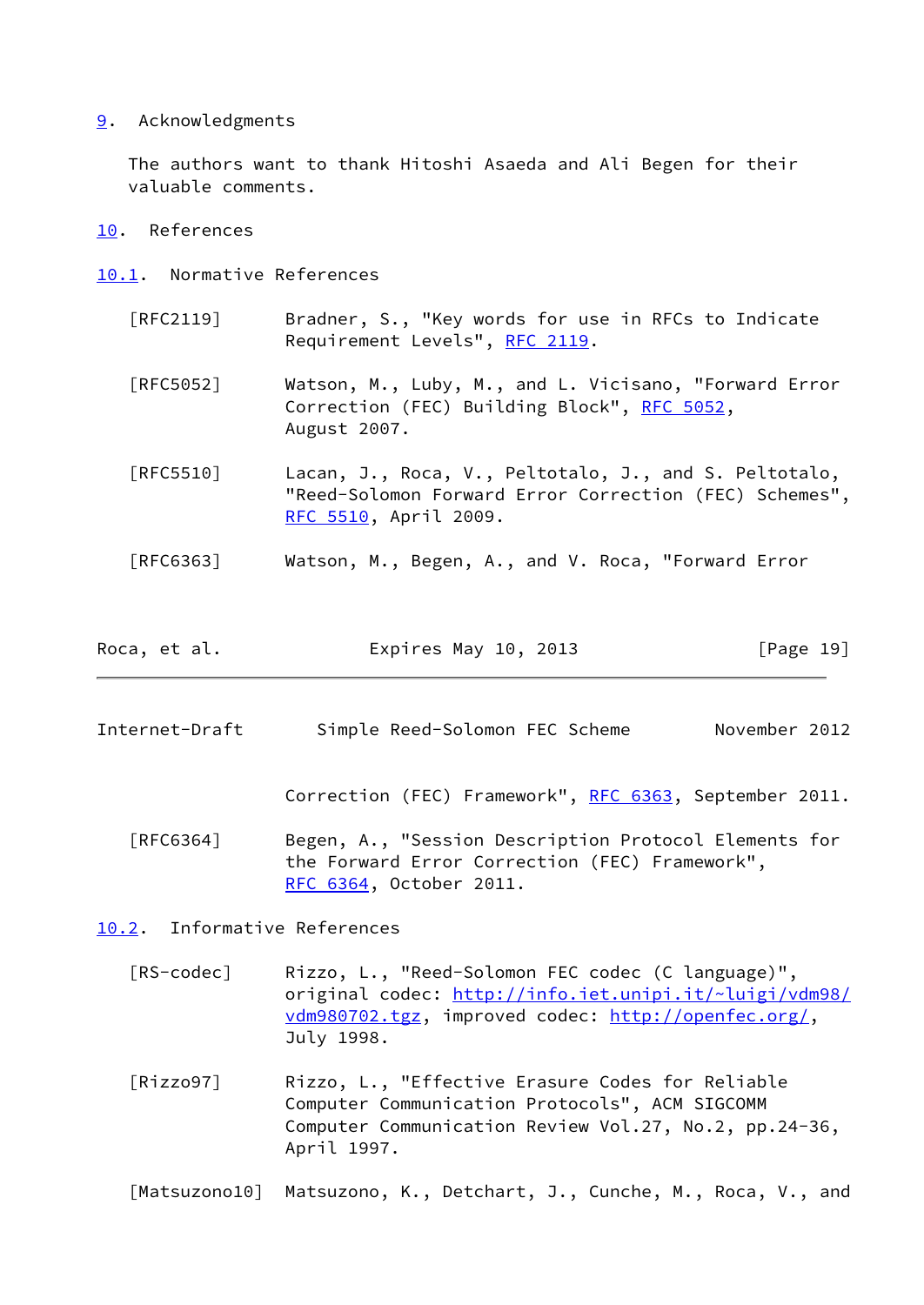H. Asaeda, "Performance Analysis of a High-Performance Real-Time Application with Several AL-FEC Schemes", 35th Annual IEEE Conference on Local Computer Networks (LCN 2010), October 2010.

- [RFC5170] Roca, V., Neumann, C., and D. Furodet, "Low Density Parity Check (LDPC) Forward Error Correction", [RFC 5170,](https://datatracker.ietf.org/doc/pdf/rfc5170) June 2008.
- [RFC5053] Luby, M., Shokrollahi, A., Watson, M., and T. Stockhammer, "Raptor Forward Error Correction Scheme for Object Delivery", [RFC 5053](https://datatracker.ietf.org/doc/pdf/rfc5053), June 2007.
- [RFC5775] Luby, M., Watson, M., and L. Vicisano, "Asynchronous Layered Coding (ALC) Protocol Instantiation", [RFC 5775,](https://datatracker.ietf.org/doc/pdf/rfc5775) April 2010.
- [RFC5740] Adamson, B., Bormann, C., Handley, M., and J. Macker, "Negative-acknowledgment (NACK)-Oriented Reliable Multicast (NORM) Protocol", [RFC 5740,](https://datatracker.ietf.org/doc/pdf/rfc5740) November 2009.

| Expires May 10, 2013<br>Roca, et al. | [Page 20] |
|--------------------------------------|-----------|
|--------------------------------------|-----------|

Internet-Draft Simple Reed-Solomon FEC Scheme November 2012

Authors' Addresses

 Vincent Roca INRIA 655, av. de l'Europe Inovallee; Montbonnot ST ISMIER cedex 38334 France

 EMail: vincent.roca@inria.fr URI: <http://planete.inrialpes.fr/people/roca/>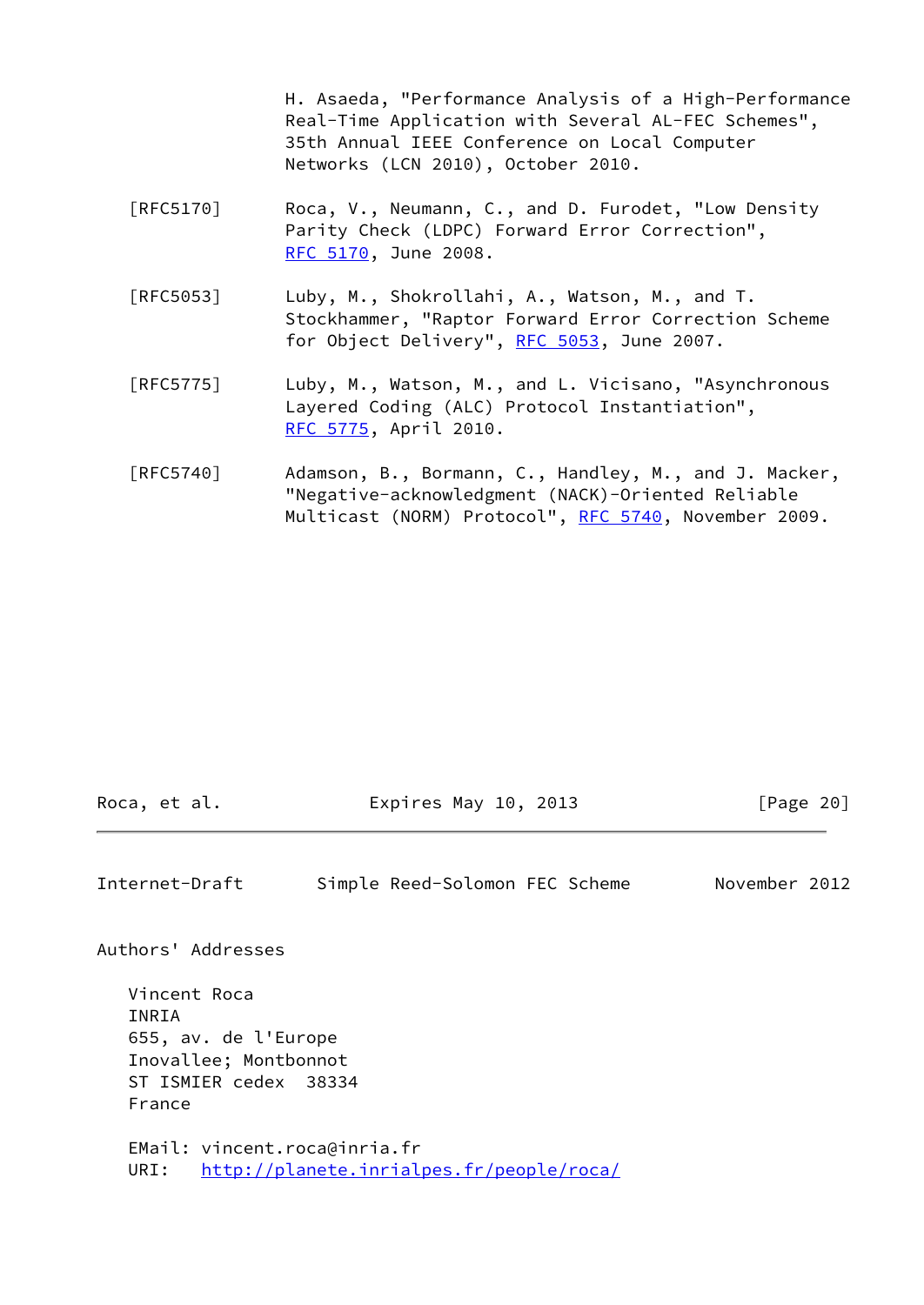Mathieu Cunche INSA-Lyon/INRIA Laboratoire CITI 6 av. des Arts Villeurbanne cedex 69621 France EMail: mathieu.cunche@inria.fr URI: <http://mathieu.cunche.free.fr/> Jerome Lacan ISAE, Univ. of Toulouse 10 av. Edouard Belin; BP 54032 Toulouse cedex 4 31055 France EMail: jerome.lacan@isae.fr URI: <http://personnel.isae.fr/jerome-lacan/> Amine Bouabdallah CDTA Center for Development of Advanced Technologies Cite 20 aout 1956, Baba Hassen Algiers Algeria

EMail: abouabdallah@cdta.dz

| Roca, et al. | Expires May 10, 2013 | [Page 21] |
|--------------|----------------------|-----------|
|--------------|----------------------|-----------|

Internet-Draft Simple Reed-Solomon FEC Scheme November 2012

 Kazuhisa Matsuzono Keio University Graduate School of Media and Governance 5322 Endo Fujisawa, Kanagawa 252-8520